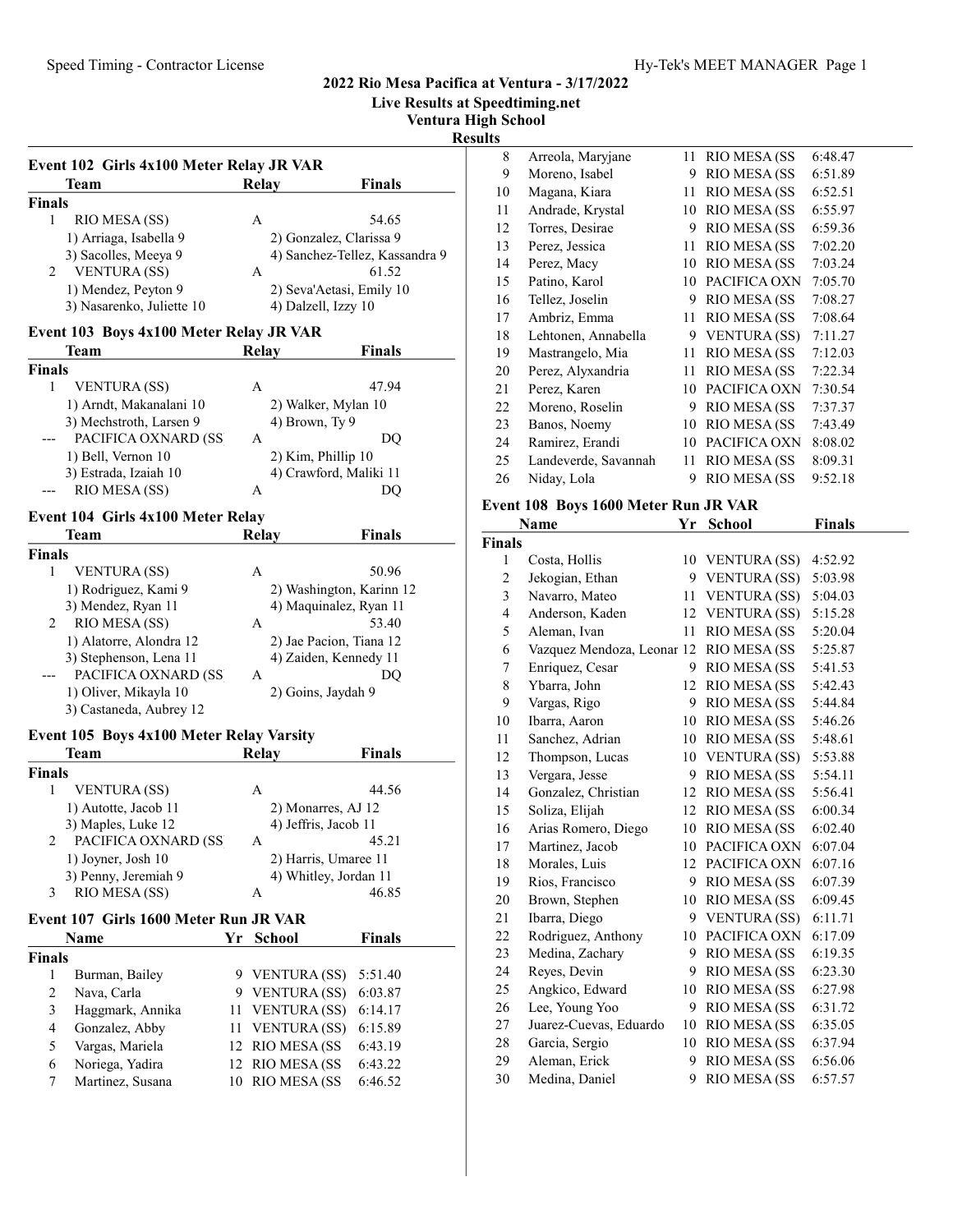Live Results at Speedtiming.net

Ventura High School

Results

|               | <b>Name</b>          | Yr           | School               | <b>Finals</b> |
|---------------|----------------------|--------------|----------------------|---------------|
| Finals        |                      |              |                      |               |
| 1             | Boisselier, Gia      |              | 12 RIO MESA (SS      | 5:34.76       |
| $\mathcal{L}$ | Daw, Brody           | 9            | VENTURA (SS)         | 5:36.48       |
| 3             | Hurguy, Violet       |              | 10 VENTURA (SS)      | 5:40.49       |
| 4             | Von Gunten, Caroline | 9            | VENTURA (SS)         | 5:42.01       |
| 5             | Dahlquist, Anna      | 9            | RIO MESA (SS         | 5:59.89       |
| 6             | Espada, Maraiya      | 11           | <b>RIO MESA (SS)</b> | 6:00.32       |
| 7             | Mendieta, Marylynn   | 11           | <b>RIO MESA (SS)</b> | 6:25.66       |
| 8             | Tejeda, Emily        | 12.          | PACIFICA OXN         | 6:56.03       |
| 9             | Pacheco, Avril       | $12^{\circ}$ | PACIFICA OXN         | 7:01.26       |
| 10            | Figueroa, Marytza    | 12.          | PACIFICA OXN         | 7:15.55       |
| 11            | Candido, Jazmin      |              | PACIFICA OXN         | 7:29.62       |

#### Event 110 Boys 1600 Meter Run Varsity

|                | Name                      | Yr | <b>School</b>       | Finals  |
|----------------|---------------------------|----|---------------------|---------|
| <b>Finals</b>  |                           |    |                     |         |
| 1              | Baysinger, Grant          | 11 | VENTURA (SS)        | 4:29.37 |
| $\overline{c}$ | Hammel, Henry             | 10 | VENTURA (SS)        | 4:29.49 |
| 3              | Grossman, Micah           | 10 | <b>VENTURA</b> (SS) | 4:29.55 |
| 4              | Costa, Inman              |    | 12 VENTURA (SS)     | 4:29.71 |
| 5              | DeGeorge, Nick            |    | 10 VENTURA (SS)     | 4:31.91 |
| 6              | Mojo, Wyatt               |    | 12 VENTURA (SS)     | 4:35.38 |
| 7              | Tienda, Erick             |    | 12 RIO MESA (SS)    | 4:35.51 |
| 8              | Weinerth, Nicholas        | 11 | RIO MESA (SS        | 4:39.74 |
| 9              | Wenger, Cole              | 10 | RIO MESA (SS        | 5:05.62 |
| 10             | Tavira Charco, Oliver     |    | 12 RIO MESA (SS     | 5:18.45 |
| 11             | Flores Martinez, Cristian | 12 | PACIFICA OXN        | 5:39.29 |
| 12             | Gomez, Juan               | 11 | PACIFICA OXN        | 5:45.89 |
| 13             | Zarate, Samuel            | 10 | PACIFICA OXN        | 5:46.83 |
| 14             | Zapata, Mathew            |    | PACIFICA OXN        | 6:10.61 |

#### Event 112 Girls 100 Meter Hurdles JR VAR

|        | <b>Name</b>                              |   | Yr School           | <b>Finals</b> |
|--------|------------------------------------------|---|---------------------|---------------|
| Finals |                                          |   |                     |               |
|        | Mendez, Peyton                           |   | 9 VENTURA (SS)      | 17.80 0.5     |
|        | Christenson, Indigo                      |   | 10 VENTURA (SS)     | 18.11 0.5     |
|        | Dalzell, Izzy                            |   | 10 VENTURA (SS)     | 18.42 0.5     |
| 4      | Seva'Aetasi, Emily                       |   | 10 VENTURA (SS)     | 19.30 0.5     |
| 5.     | Sanchez-Tellez, Kassandra 9 RIO MESA (SS |   |                     | 21.27<br>0.5  |
|        | Ludy, Leia                               | 9 | <b>VENTURA</b> (SS) | 21.32<br>0.5  |

#### Event 113 Girls 100 Meter Hurdles Varsity

|        | <b>Name</b>                                    | Yr School        | <b>Finals</b> |
|--------|------------------------------------------------|------------------|---------------|
| Finals |                                                |                  |               |
|        | Hernandez, Marissa                             | 12 RIO MESA (SS) | $18.97 +0.0$  |
|        | Ricasata, Lauren                               | 12 VENTURA (SS)  | $18.98 + 0.0$ |
|        | Stock, Bella                                   | 11 RIO MESA (SS  | $20.90 + 0.0$ |
|        | <b>Event 114 Boys 110 Meter Hurdles JR VAR</b> |                  |               |
|        | <b>Name</b>                                    | <b>Yr</b> School | <b>Finals</b> |

| гчаше             |  | г шагэ                                         |
|-------------------|--|------------------------------------------------|
| Finals            |  |                                                |
| Brown, Ty         |  | 18.86 0.1                                      |
| Leighton, Michael |  | 18.99 0.1                                      |
|                   |  | тт эсноог<br>9 VENTURA (SS)<br>11 VENTURA (SS) |

| uts |                                                 |                                                  |                      |
|-----|-------------------------------------------------|--------------------------------------------------|----------------------|
|     | Edmondson, Andrew                               | 10 VENTURA (SS)                                  | 19.43 0.1            |
| 4   | Alvarez, Jorge                                  | 9 VENTURA (SS)                                   | 20.00 0.1            |
| 5.  | Goitia, Tonayotl                                | 9 VENTURA (SS)                                   | 20.54 0.1            |
| 6   | Mechstroth, Larsen                              | 9 VENTURA (SS)                                   | 21.07 0.1            |
|     | 7 Garcia, Dylan                                 | 11 VENTURA (SS)                                  | 23.10 0.1            |
|     | <b>Event 115 Boys 110 Meter Hurdles Varsity</b> |                                                  |                      |
|     | $\mathbf{N}$ and $\mathbf{A}$                   | $V_{\rm eff}$ $C_{\rm eff}$ $\sim$ $V_{\rm eff}$ | $\Gamma$ : $\sim$ 1. |

#### Name **Finals Property** School **Finals Finals**<br>1 Willard, Azure 1 Willard, Azure 11 VENTURA (SS)  $16.80 +0.0$ 2 Deleon, Oliver 10 VENTURA (SS)  $16.95 +0.0$ 3 Anderson, Cooper 12 VENTURA (SS) 17.28 +0.0 4 Lyons, Xzavier 12 RIO MESA (SS 17.78 +0.0 5 Alfaro, Tommy 11 PACIFICA OXN 18.10 +0.0 6 Coleman, Rashem 10 PACIFICA OXN 20.03 +0.0<br>
7 DeLeon, Justin 10 RIO MESA (SS 20.82 +0.0 10 RIO MESA (SS  $20.82 +0.0$

#### Event 117 Girls 400 Meter Dash JR VAR

|                      | Yr             | <b>School</b>           | Finals                         |
|----------------------|----------------|-------------------------|--------------------------------|
|                      |                |                         |                                |
| Burman, Bailey       |                |                         | 71.87                          |
| Cortes, Valentina    | 10             |                         | 73.33                          |
|                      | 11             | <b>VENTURA</b> (SS)     | 74.40                          |
| Quezada, Dulce       | 10             | PACIFICA OXN            | 79.72                          |
| Torres, Desirae      | 9              | <b>RIO MESA (SS)</b>    | 1:21.12                        |
| Perez, Macy          | 10             | RIO MESA (SS            | 1:22.08                        |
| Landeverde, Savannah | 11             | RIO MESA (SS            | 1:22.18                        |
| Arreola, Maryjane    | 11             | RIO MESA (SS            | 1:24.34                        |
| Rosales, Veronica    | 10             | PACIFICA OXN            | 1:25.04                        |
| Perez, Jessica       | 11             | <b>RIO MESA (SS)</b>    | 1:25.56                        |
| Banos, Noemy         | 10             | RIO MESA (SS            | 1:26.28                        |
| Moreno, Roselin      | 9              | RIO MESA (SS            | 1:26.83                        |
| Mastrangelo, Mia     | 11             | RIO MESA (SS            | 1:27.18                        |
| Perez, Alyxandria    | 11             | RIO MESA (SS            | 1:28.80                        |
| Niday, Lola          | 9              | RIO MESA (SS            | 1:40.44                        |
|                      | Name<br>Finals | Nustad-Franzen, Savanna | 9 VENTURA (SS)<br>RIO MESA (SS |

#### Event 118 Boys 400 Meter Dash JR VAR

|        | Name             | Yr | <b>School</b>   | Finals  |
|--------|------------------|----|-----------------|---------|
| Finals |                  |    |                 |         |
| 1      | Graves, Keegan   |    | 9 VENTURA (SS)  | 56.60   |
| 2      | Pooler, Taylen   | 10 | PACIFICA OXN    | 56.78   |
| 3      | Ransom, Jaiden   | 9  | PACIFICA OXN    | 62.40   |
| 4      | Klipp, Devon     |    | 10 VENTURA (SS) | 62.80   |
| 5      | Hottinger, Henry | 9  | VENTURA (SS)    | 63.00   |
| 6      | Ramirez, Angel   | 9  | VENTURA (SS)    | 63.05   |
| 7      | Martinez, Brian  |    | 10 RIO MESA (SS | 63.20   |
| 8      | Hood, Hayeden    |    | 12 VENTURA (SS) | 63.70   |
| 9      | Taylor, Jesse    | 9  | PACIFICA OXN    | 65.30   |
| 10     | Lukas, Thompson  |    | 10 VENTURA (SS) | 68.00   |
| 11     | Lopez, Luis      |    | PACIFICA OXN    | 76.05   |
| 12     | Ramirez, Kleber  |    | PACIFICA OXN    | 1:22.20 |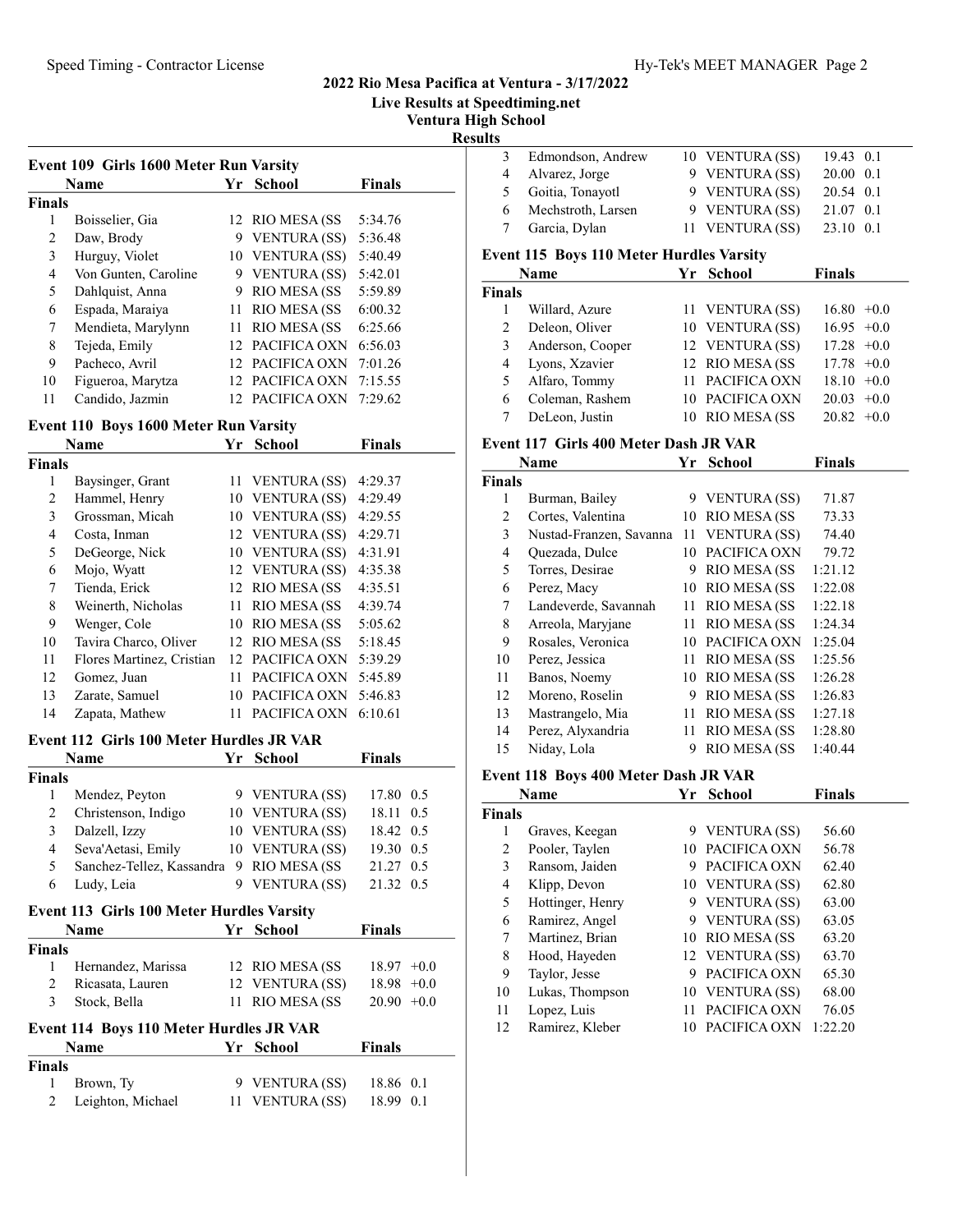# Speed Timing - Contractor License Hy-Tek's MEET MANAGER Page 3

| <b>Finals</b><br>58.36<br>60.73<br>62.53<br>62.93<br>64.63<br>65.18<br>67.78<br>71.59<br><b>Finals</b><br>53.07 | <b>Live Results at Speedtiming.net</b><br><b>Ventura High School</b><br><b>Results</b><br>De Jesus, Julianna<br>30<br>31<br>Esquivel, Halia<br>32<br>Browne, Linnea<br>33<br>Singh, Molly<br>Event 123 Boys 100 Meter Dash JR VAR<br>Name<br><b>Finals</b><br>Crawford, Maliki<br>$\mathbf{1}$<br>$\overline{c}$<br>Bell, Vernon<br>3<br>Arndt, Makanalani<br>$\overline{\mathbf{4}}$<br>Cervantes, Ryan<br>5<br>Castaneda, Damian<br>6<br>Harrison, Tagg | 11 RIO MESA (SS<br>9 PACIFICA OXN<br>10 VENTURA (SS)<br>10 PACIFICA OXN<br>Yr School<br>11 PACIFICA OXN<br>10 PACIFICA OXN<br>10 VENTURA (SS)<br>10 PACIFICA OXN<br>11 RIO MESA (SS |
|-----------------------------------------------------------------------------------------------------------------|-----------------------------------------------------------------------------------------------------------------------------------------------------------------------------------------------------------------------------------------------------------------------------------------------------------------------------------------------------------------------------------------------------------------------------------------------------------|-------------------------------------------------------------------------------------------------------------------------------------------------------------------------------------|
|                                                                                                                 |                                                                                                                                                                                                                                                                                                                                                                                                                                                           |                                                                                                                                                                                     |
|                                                                                                                 |                                                                                                                                                                                                                                                                                                                                                                                                                                                           |                                                                                                                                                                                     |
|                                                                                                                 |                                                                                                                                                                                                                                                                                                                                                                                                                                                           |                                                                                                                                                                                     |
|                                                                                                                 |                                                                                                                                                                                                                                                                                                                                                                                                                                                           |                                                                                                                                                                                     |
|                                                                                                                 |                                                                                                                                                                                                                                                                                                                                                                                                                                                           |                                                                                                                                                                                     |
|                                                                                                                 |                                                                                                                                                                                                                                                                                                                                                                                                                                                           |                                                                                                                                                                                     |
|                                                                                                                 |                                                                                                                                                                                                                                                                                                                                                                                                                                                           |                                                                                                                                                                                     |
|                                                                                                                 |                                                                                                                                                                                                                                                                                                                                                                                                                                                           |                                                                                                                                                                                     |
|                                                                                                                 |                                                                                                                                                                                                                                                                                                                                                                                                                                                           |                                                                                                                                                                                     |
|                                                                                                                 |                                                                                                                                                                                                                                                                                                                                                                                                                                                           |                                                                                                                                                                                     |
|                                                                                                                 |                                                                                                                                                                                                                                                                                                                                                                                                                                                           |                                                                                                                                                                                     |
|                                                                                                                 |                                                                                                                                                                                                                                                                                                                                                                                                                                                           |                                                                                                                                                                                     |
|                                                                                                                 |                                                                                                                                                                                                                                                                                                                                                                                                                                                           |                                                                                                                                                                                     |
|                                                                                                                 |                                                                                                                                                                                                                                                                                                                                                                                                                                                           |                                                                                                                                                                                     |
|                                                                                                                 |                                                                                                                                                                                                                                                                                                                                                                                                                                                           |                                                                                                                                                                                     |
|                                                                                                                 |                                                                                                                                                                                                                                                                                                                                                                                                                                                           |                                                                                                                                                                                     |
|                                                                                                                 |                                                                                                                                                                                                                                                                                                                                                                                                                                                           | 9 PACIFICA OXN                                                                                                                                                                      |
|                                                                                                                 | 7<br>Madrigal, Ernie                                                                                                                                                                                                                                                                                                                                                                                                                                      | 9 PACIFICA OXN                                                                                                                                                                      |
|                                                                                                                 | 8<br>Soliza, Elijah                                                                                                                                                                                                                                                                                                                                                                                                                                       | 12 RIO MESA (SS                                                                                                                                                                     |
|                                                                                                                 | 9<br>Walker, Mylan                                                                                                                                                                                                                                                                                                                                                                                                                                        | 10 VENTURA (SS)                                                                                                                                                                     |
| 54.92                                                                                                           | Aupiu, Dayton<br>10                                                                                                                                                                                                                                                                                                                                                                                                                                       | 10 PACIFICA OXN                                                                                                                                                                     |
| 56.72                                                                                                           | Orozco, Bradley<br>11                                                                                                                                                                                                                                                                                                                                                                                                                                     | 11 VENTURA (SS)                                                                                                                                                                     |
| 57.36                                                                                                           | 12<br>Jackson, Jaylon                                                                                                                                                                                                                                                                                                                                                                                                                                     | 10 RIO MESA (SS                                                                                                                                                                     |
| 58.43                                                                                                           | 13<br>Anter, Nick                                                                                                                                                                                                                                                                                                                                                                                                                                         | 10 VENTURA (SS)                                                                                                                                                                     |
| 59.49                                                                                                           | 14<br>DiSilvestri, Antonio                                                                                                                                                                                                                                                                                                                                                                                                                                | 10 VENTURA (SS)                                                                                                                                                                     |
|                                                                                                                 | 15<br>Rosenbaum, Carter                                                                                                                                                                                                                                                                                                                                                                                                                                   | 11 RIO MESA (SS                                                                                                                                                                     |
| <b>Finals</b>                                                                                                   | 16<br>Lawler, Nathan                                                                                                                                                                                                                                                                                                                                                                                                                                      | 10 VENTURA (SS)                                                                                                                                                                     |
|                                                                                                                 | 17<br>Garcia, Cristian                                                                                                                                                                                                                                                                                                                                                                                                                                    | 10 PACIFICA OXN                                                                                                                                                                     |
|                                                                                                                 | 18<br>Siegmind, Owen                                                                                                                                                                                                                                                                                                                                                                                                                                      | 10 VENTURA (SS)                                                                                                                                                                     |
| 13.98 1.2                                                                                                       | 19<br>Cook, Mose                                                                                                                                                                                                                                                                                                                                                                                                                                          | 12 VENTURA (SS)                                                                                                                                                                     |
| 14.07 0.8                                                                                                       | 20<br>Alton, Jeremy                                                                                                                                                                                                                                                                                                                                                                                                                                       | PACIFICA OXN<br>11                                                                                                                                                                  |
| 14.12 0.8                                                                                                       | Ransom, Jamari<br>21                                                                                                                                                                                                                                                                                                                                                                                                                                      | 11 PACIFICA OXN                                                                                                                                                                     |
| 14.22 0.8                                                                                                       | 22<br>De Santiago, Esteban                                                                                                                                                                                                                                                                                                                                                                                                                                |                                                                                                                                                                                     |
| 14.27 0.8                                                                                                       |                                                                                                                                                                                                                                                                                                                                                                                                                                                           | 11 VENTURA (SS)                                                                                                                                                                     |
| 14.34 0.8                                                                                                       | 23<br>Hall, Rodney                                                                                                                                                                                                                                                                                                                                                                                                                                        | 10 RIO MESA (SS                                                                                                                                                                     |
| 14.58 1.5                                                                                                       | 23<br>Estrada, Izaiah                                                                                                                                                                                                                                                                                                                                                                                                                                     | 10 PACIFICA OXN                                                                                                                                                                     |
| 14.95 2.0                                                                                                       | Morales, Giovanni<br>25                                                                                                                                                                                                                                                                                                                                                                                                                                   | 9 VENTURA (SS)                                                                                                                                                                      |
| 14.96 0.8                                                                                                       | 26<br>Garcia, Trevor                                                                                                                                                                                                                                                                                                                                                                                                                                      | 10 VENTURA (SS)                                                                                                                                                                     |
| 14.96 2.0                                                                                                       | $27\,$<br>Hargett, Kai                                                                                                                                                                                                                                                                                                                                                                                                                                    | 9 VENTURA (SS)                                                                                                                                                                      |
| 14.97 1.5                                                                                                       | $28\,$<br>Colvin, Dejuan                                                                                                                                                                                                                                                                                                                                                                                                                                  | 9 PACIFICA OXN                                                                                                                                                                      |
| 14.99 1.5                                                                                                       | 29<br>Gentry, Jayden                                                                                                                                                                                                                                                                                                                                                                                                                                      | 9 VENTURA (SS)                                                                                                                                                                      |
| 15.00 1.5                                                                                                       | 30<br>Farmer, Kaden                                                                                                                                                                                                                                                                                                                                                                                                                                       | 10 VENTURA (SS)                                                                                                                                                                     |
| 15.06 2.0                                                                                                       | 31<br>Morillon, Nicholas                                                                                                                                                                                                                                                                                                                                                                                                                                  | RIO MESA (SS<br>10                                                                                                                                                                  |
| 15.15 1.5                                                                                                       | 32<br>Iadevaia, Roman                                                                                                                                                                                                                                                                                                                                                                                                                                     | <b>VENTURA (SS)</b><br>10                                                                                                                                                           |
| 15.18 0.8                                                                                                       | 32<br>Loera, Nicholas                                                                                                                                                                                                                                                                                                                                                                                                                                     | <b>RIO MESA (SS</b><br>11                                                                                                                                                           |
| 15.22 2.0                                                                                                       | 34<br>Troncoso, Nico                                                                                                                                                                                                                                                                                                                                                                                                                                      | 9 RIO MESA (SS                                                                                                                                                                      |
| 15.27 1.5                                                                                                       | 35<br>Mccowan, Alonzo                                                                                                                                                                                                                                                                                                                                                                                                                                     | 9 PACIFICA OXN                                                                                                                                                                      |
| 15.37 2.0                                                                                                       | 36                                                                                                                                                                                                                                                                                                                                                                                                                                                        | 9 RIO MESA (SS                                                                                                                                                                      |
|                                                                                                                 | 37<br>Martinez, Brian                                                                                                                                                                                                                                                                                                                                                                                                                                     | 10 RIO MESA (SS                                                                                                                                                                     |
| 15.38 2.0                                                                                                       | 38<br>Shakur, Kymani                                                                                                                                                                                                                                                                                                                                                                                                                                      | 10 VENTURA (SS)                                                                                                                                                                     |
| 15.39 0.8                                                                                                       | 39<br>Tang, Penggao                                                                                                                                                                                                                                                                                                                                                                                                                                       | 11 VENTURA (SS)                                                                                                                                                                     |
|                                                                                                                 | 40<br>Koehn, Dillon                                                                                                                                                                                                                                                                                                                                                                                                                                       | 9 VENTURA (SS)                                                                                                                                                                      |
| 15.68 2.0                                                                                                       | 41<br>Dykes, Benjamin                                                                                                                                                                                                                                                                                                                                                                                                                                     | 10 RIO MESA (SS                                                                                                                                                                     |
| 15.72 0.8                                                                                                       |                                                                                                                                                                                                                                                                                                                                                                                                                                                           | 9 VENTURA (SS)                                                                                                                                                                      |
| 15.90 2.0                                                                                                       |                                                                                                                                                                                                                                                                                                                                                                                                                                                           | 9 VENTURA (SS)                                                                                                                                                                      |
| 16.04 2.0                                                                                                       |                                                                                                                                                                                                                                                                                                                                                                                                                                                           | VENTURA (SS)<br>10                                                                                                                                                                  |
| 16.05 1.2                                                                                                       |                                                                                                                                                                                                                                                                                                                                                                                                                                                           | 12 VENTURA (SS)                                                                                                                                                                     |
| 16.18 1.2<br>16.20 1.2                                                                                          | 44<br>Kelly, Riley<br>Alzaher, Roujeh<br>45                                                                                                                                                                                                                                                                                                                                                                                                               |                                                                                                                                                                                     |
|                                                                                                                 |                                                                                                                                                                                                                                                                                                                                                                                                                                                           | Basil, JohnPeter<br>42<br>Henderson, Nico<br>43<br>Martinez, Harper                                                                                                                 |

| 30                    | De Jesus, Julianna                   | 11       | RIO MESA (SS                        | 16.34              | 1.2        |
|-----------------------|--------------------------------------|----------|-------------------------------------|--------------------|------------|
| 31                    | Esquivel, Halia                      | 9        | PACIFICA OXN                        | 16.56              | 1.5        |
| 32                    | Browne, Linnea                       |          | 10 VENTURA (SS)                     | 16.93              | 1.2        |
| 33                    | Singh, Molly                         |          | 10 PACIFICA OXN                     | 18.23              | 1.5        |
|                       |                                      |          |                                     |                    |            |
|                       | Event 123 Boys 100 Meter Dash JR VAR |          |                                     |                    |            |
|                       | Name                                 | Yr       | School                              | <b>Finals</b>      |            |
| Finals                |                                      |          |                                     |                    |            |
| 1                     | Crawford, Maliki                     | 11       | PACIFICA OXN                        | 11.44 1.0          |            |
| $\overline{c}$        | Bell, Vernon                         |          | 10 PACIFICA OXN                     | 11.52              | 1.0        |
| 3<br>$\overline{4}$   | Arndt, Makanalani                    |          | 10 VENTURA (SS)<br>10 PACIFICA OXN  | 11.87              | 1.0        |
|                       | Cervantes, Ryan                      |          |                                     | 11.95              | 0.9<br>1.0 |
| 5                     | Castaneda, Damian                    | 11<br>9. | <b>RIO MESA (SS</b><br>PACIFICA OXN | 12.13<br>12.14 0.3 |            |
| 6<br>$\boldsymbol{7}$ | Harrison, Tagg                       |          | 9 PACIFICA OXN                      |                    |            |
|                       | Madrigal, Ernie                      |          |                                     | 12.19 0.3          |            |
| 8                     | Soliza, Elijah                       |          | 12 RIO MESA (SS                     | 12.24              | 1.0        |
| 9                     | Walker, Mylan<br>Aupiu, Dayton       |          | 10 VENTURA (SS)<br>10 PACIFICA OXN  | 12.35              | 1.0        |
| 10<br>11              | Orozco, Bradley                      |          |                                     | 12.39 0.3          | 1.0        |
| 12                    | Jackson, Jaylon                      |          | 11 VENTURA (SS)<br>10 RIO MESA (SS  | 12.41              | $1.0\,$    |
| 13                    | Anter, Nick                          |          |                                     | 12.50              |            |
| 14                    | DiSilvestri, Antonio                 |          | 10 VENTURA (SS)                     | 12.55 0.3          |            |
| 15                    |                                      |          | 10 VENTURA (SS)<br>RIO MESA (SS     | 12.58 0.9<br>12.59 | 0.3        |
| 16                    | Rosenbaum, Carter<br>Lawler, Nathan  | 11       | 10 VENTURA (SS)                     | 12.60              | 0.3        |
| 17                    | Garcia, Cristian                     |          | 10 PACIFICA OXN                     | 12.62 0.9          |            |
| 18                    | Siegmind, Owen                       |          | 10 VENTURA (SS)                     | 12.63              | 2.0        |
| 19                    | Cook, Mose                           |          | 12 VENTURA (SS)                     | 12.64 0.3          |            |
| 20                    | Alton, Jeremy                        |          | 11 PACIFICA OXN                     | 12.67              | 0.3        |
| 21                    | Ransom, Jamari                       | 11       | PACIFICA OXN                        | 12.69 0.3          |            |
| 22                    | De Santiago, Esteban                 |          | 11 VENTURA (SS)                     | 12.72 0.3          |            |
| 23                    | Hall, Rodney                         |          | 10 RIO MESA (SS                     | 12.76              | 0.3        |
| 23                    | Estrada, Izaiah                      |          | 10 PACIFICA OXN                     | 12.76              | 1.0        |
| 25                    | Morales, Giovanni                    |          | 9 VENTURA (SS)                      | 12.79 0.9          |            |
| 26                    | Garcia, Trevor                       |          | 10 VENTURA (SS)                     | 12.87 0.3          |            |
| $27\,$                | Hargett, Kai                         |          | 9 VENTURA (SS)                      | 13.01              | 0.3        |
| 28                    | Colvin, Dejuan                       | 9        | PACIFICA OXN                        | 13.08 0.3          |            |
| 29                    | Gentry, Jayden                       |          | 9 VENTURA (SS)                      | 13.22 2.0          |            |
| 30                    | Farmer, Kaden                        | 10       | VENTURA (SS)                        | 13.27 0.9          |            |
| 31                    | Morillon, Nicholas                   |          | 10 RIO MESA (SS                     | 13.30 0.3          |            |
| 32                    | Iadevaia, Roman                      |          | 10 VENTURA (SS)                     | 13.38              | $+0.0$     |
| 32                    | Loera, Nicholas                      | 11       | RIO MESA (SS                        | 13.38              | 0.3        |
| 34                    | Troncoso, Nico                       | 9.       | RIO MESA (SS                        | 13.40              | 0.9        |
| 35                    | Mccowan, Alonzo                      |          | 9 PACIFICA OXN                      | 13.42              | 0.9        |
| 36                    | Basil, JohnPeter                     |          | 9 RIO MESA (SS                      | 13.53              | 0.9        |
| 37                    | Martinez, Brian                      |          | 10 RIO MESA (SS                     | 13.74              | 0.3        |
| 38                    | Shakur, Kymani                       |          | 10 VENTURA (SS)                     | 13.77              | 2.0        |
| 39                    | Tang, Penggao                        | 11       | VENTURA (SS)                        | 13.85              | $+0.0$     |
| 40                    | Koehn, Dillon                        |          | 9 VENTURA (SS)                      | 13.91              | $+0.0$     |
| 41                    | Dykes, Benjamin                      |          | 10 RIO MESA (SS                     | 14.34              | 0.9        |
| 42                    | Henderson, Nico                      |          | 9 VENTURA (SS)                      | 14.36              | $+0.0$     |
| 43                    | Martinez, Harper                     |          | 9 VENTURA (SS)                      | 14.63              | $+0.0$     |
| 44                    | Kelly, Riley                         |          | 10 VENTURA (SS)                     | 14.72              | $+0.0$     |
| 45                    | Alzaher, Roujeh                      |          | 12 VENTURA (SS)                     | 15.23              | $+0.0$     |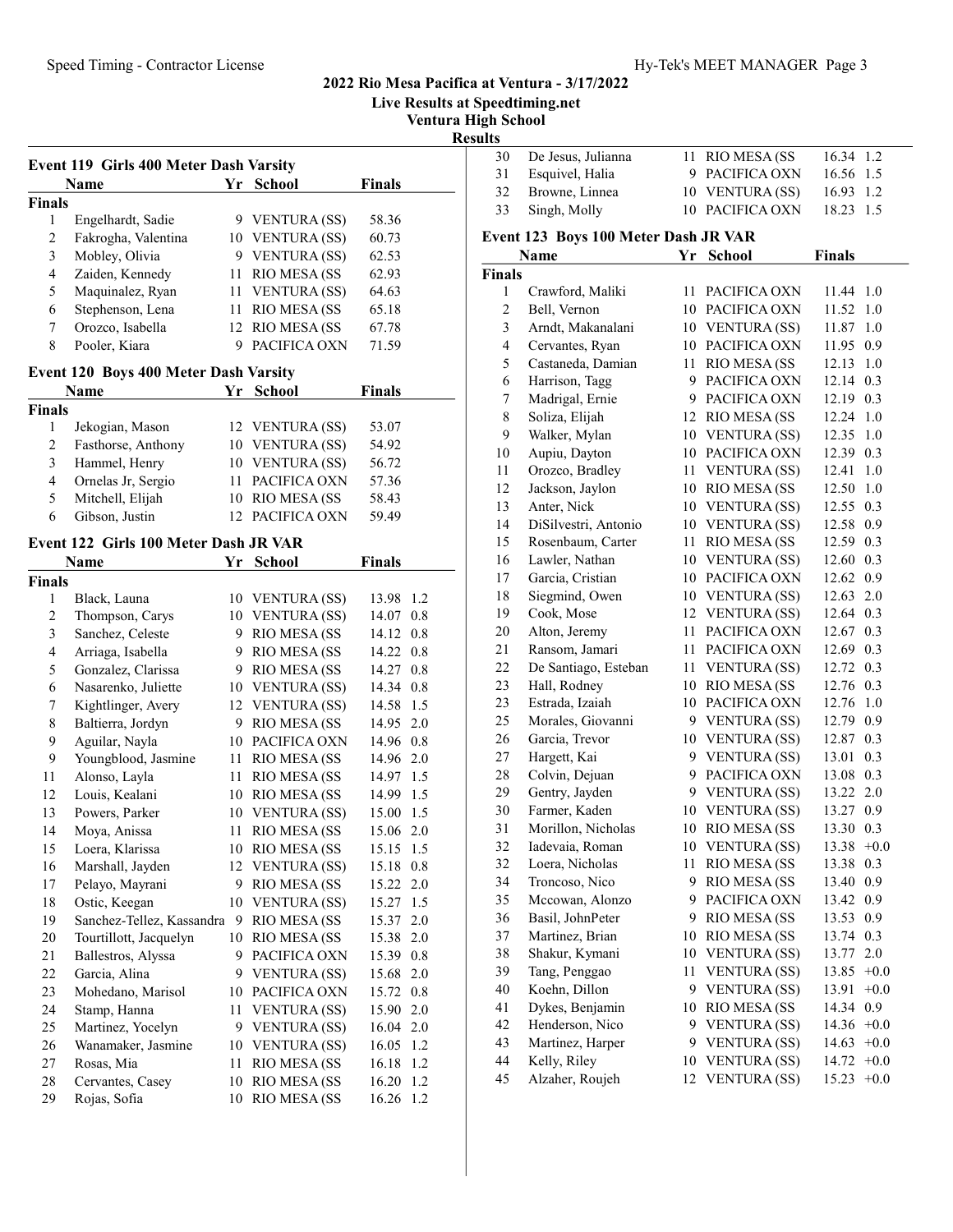#### Speed Timing - Contractor License **Hy-Tek's MEET MANAGER** Page 4

# 2022 Rio Mesa Pacifica at Ventura - 3/17/2022

Live Results at Speedtiming.net

Ventura High School

Results

|                | Name               | Yr | School              | <b>Finals</b>     |
|----------------|--------------------|----|---------------------|-------------------|
| Finals         |                    |    |                     |                   |
| 1              | Washington, Karinn |    | 12 VENTURA (SS)     | 12.67 1.6         |
| $\overline{c}$ | Rodriguez, Kami    | 9  | <b>VENTURA (SS)</b> | 13.15 1.6         |
| 3              | Oliver, Mikayla    | 10 | PACIFICA OXN        | 13.23 1.6         |
| 4              | Alatorre, Alondra  |    | 12 RIO MESA (SS)    | 13.45 1.6         |
| 5              | Villa, Sierah      | 9  | <b>VENTURA</b> (SS) | 13.58 1.6         |
| 6              | Tillquist, Kaila   | 9  | RIO MESA (SS        | 14.10 1.6         |
| 7              | Castaneda, Aubrey  | 12 | PACIFICA OXN        | $14.11 \quad 1.6$ |
| 8              | Lynch-Cole, Jalen  | 12 | PACIFICA OXN        | 14.12 1.6         |
| 9              | Jae Pacion, Tiana  |    | 12 RIO MESA (SS     | 14.16 1.6         |
| 10             | Villa, Mekaela     |    | 10 VENTURA (SS)     | $14.36 +0.0$      |
| 11             | Morton, Malana     |    | 11 VENTURA (SS)     | 14.43<br>$+0.0$   |
| 12             | Goins, Jaydah      | 9  | PACIFICA OXN        | $14.50 +0.0$      |
| 13             | Mobley, Essence    | 11 | PACIFICA OXN        | 14.99<br>$+0.0$   |
| 14             | Morales, Elyssa    |    | 12 RIO MESA (SS     | 15.73<br>$+0.0$   |

# Event 125 Boys 100 Meter Dash Varsity

|        | Name               |    | Yr School       | <b>Finals</b>   |
|--------|--------------------|----|-----------------|-----------------|
| Finals |                    |    |                 |                 |
|        | Penny, Jeremiah    | 9. | PACIFICA OXN    | $11.32 - 1.1$   |
| 2      | Whitley, Jordan    |    | PACIFICA OXN    | $11.48 - 1.1$   |
| 3      | Jeffris, Jacob     |    | 11 VENTURA (SS) | $11.67 - 1.1$   |
| 4      | Joyner, Josh       |    | 10 PACIFICA OXN | $11.78 - 1.1$   |
| 5      | Harris, Umaree     |    | 11 PACIFICA OXN | $11.87 - 0.7$   |
| 6      | Maples, Luke       |    | 12 VENTURA (SS) | $11.94 - 1.1$   |
| 7      | Pamarang, Myles    |    | 12 RIO MESA (SS | $12.06 - 1.1$   |
| 8      | Thompson, Jeremiah |    | 12 RIO MESA (SS | $12.14 - 1.1$   |
| 9      | Chavez, Johnny     |    | 12 RIO MESA (SS | $12.27 - 1.1$   |
| 10     | Hawley, Jack       |    | 12 VENTURA (SS) | 12.31<br>$-1.1$ |

# Event 127 Girls 800 Meter Run JR VAR

| Name           |                     | Yr | <b>School</b>        | <b>Finals</b> |
|----------------|---------------------|----|----------------------|---------------|
| Finals         |                     |    |                      |               |
| 1              | Martin, Analy       | 9  | VENTURA (SS)         | 2:41.25       |
| $\overline{c}$ | Denzler, Sophia     | 9  | <b>VENTURA</b> (SS)  | 2:41.97       |
| 3              | Haggmark, Annika    | 11 | <b>VENTURA</b> (SS)  | 2:48.55       |
| 4              | Vargas, Mariela     | 12 | <b>RIO MESA (SS)</b> | 3:04.00       |
| 5              | Martinez, Susana    | 10 | RIO MESA (SS         | 3:06.36       |
| 6              | Andrade, Krystal    | 10 | <b>RIO MESA (SS)</b> | 3:09.15       |
| 7              | Tellez, Joselin     | 9  | RIO MESA (SS         | 3:10.61       |
| 8              | Patino, Karol       | 10 | PACIFICA OXN         | 3:10.68       |
| 9              | Moreno, Isabel      | 9  | RIO MESA (SS         | 3:11.30       |
| 10             | Ambriz, Emma        | 11 | RIO MESA (SS         | 3:12.60       |
| 11             | Lehtonen, Annabella | 9  | <b>VENTURA</b> (SS)  | 3:20.56       |
| 12             | Perez, Karen        | 10 | PACIFICA OXN         | 3:26.73       |
| 13             | Ramirez, Erandi     | 10 | PACIFICA OXN         | 3:32.52       |
| 14             | Rosales, Veronica   | 10 | PACIFICA OXN         | 3:44.05       |

#### Event 128 Boys 800 Meter Run JR VAR

| <b>Name</b>   |                | Yr School               | <b>Finals</b> |  |
|---------------|----------------|-------------------------|---------------|--|
| <b>Finals</b> |                |                         |               |  |
|               | Pacheco, Aiden | 12 VENTURA (SS) 2:12.84 |               |  |

| $\overline{2}$ | Anderson, Kaden            | 12 | <b>VENTURA (SS)</b> | 2:16.00 |
|----------------|----------------------------|----|---------------------|---------|
| 3              | Costa, Hollis              | 10 | <b>VENTURA (SS)</b> | 2:16.49 |
| $\overline{4}$ | Lopez, Nathan              | 10 | VENTURA (SS)        | 2:19.84 |
| 5              | Hottinger, Henry           | 9  | <b>VENTURA (SS)</b> | 2:20.17 |
| 6              | Aleman, Ivan               | 11 | RIO MESA (SS        | 2:24.78 |
| 7              | Jekogian, Ethan            | 9  | <b>VENTURA (SS)</b> | 2:25.87 |
| 8              | Gleason, John              | 10 | RIO MESA (SS        | 2:26.32 |
| 9              | Vazquez Mendoza, Leonar 12 |    | RIO MESA (SS        | 2:28.35 |
| 10             | Vargas, Rigo               | 9  | RIO MESA (SS        | 2:30.38 |
| 11             | Ybarra, John               | 12 | RIO MESA (SS        | 2:32.06 |
| 12             | Ramirez, Kevin             | 11 | RIO MESA (SS        | 2:33.22 |
| 13             | Enriquez, Cesar            | 9  | RIO MESA (SS        | 2:35.23 |
| 14             | Gonzalez, Christian        | 12 | RIO MESA (SS        | 2:35.58 |
| 15             | Vergara, Jesse             | 9  | RIO MESA (SS        | 2:39.33 |
| 16             | Sanchez, Adrian            | 10 | RIO MESA (SS        | 2:39.71 |
| 17             | Reynoso, Oscar             | 10 | <b>VENTURA (SS)</b> | 2:39.75 |
| 18             | Ibarra, Aaron              | 10 | RIO MESA (SS        | 2:39.92 |
| 19             | Brown, Stephen             | 10 | RIO MESA (SS        | 2:40.91 |
| 20             | Apolonio, Jerry            | 12 | PACIFICA OXN        | 2:43.73 |
| 21             | Martinez, Jacob            | 10 | PACIFICA OXN        | 2:45.60 |
| 22             | Garcia, Sergio             | 10 | RIO MESA (SS        | 2:46.44 |
| 23             | Morales, Luis              | 12 | PACIFICA OXN        | 2:46.90 |
| 24             | Arias Romero, Diego        | 10 | RIO MESA (SS        | 2:48.21 |
| 25             | Reyes, Devin               | 9  | RIO MESA (SS        | 2:48.26 |
| 26             | Rodriguez, Anthony         | 10 | PACIFICA OXN        | 2:49.49 |
| 27             | Rios, Francisco            | 9  | RIO MESA (SS        | 2:50.72 |
| 28             | Medina, Zachary            | 9  | RIO MESA (SS        | 2:51.55 |
| 29             | Angkico, Edward            | 10 | RIO MESA (SS        | 2:56.07 |
| 30             | Juarez-Cuevas, Eduardo     | 10 | RIO MESA (SS        | 2:58.91 |
| 31             | Lee, Young Yoo             | 9  | RIO MESA (SS        | 3:00.16 |
| 32             | Aleman, Erick              | 9  | RIO MESA (SS        | 3:08.56 |
| 33             | Medina, Daniel             | 9  | RIO MESA (SS        | 3:13.65 |
| 34             | Lopez, Luis                | 11 | PACIFICA OXN        | 3:42.11 |
| 35             | Ramirez, Kleber            | 10 | PACIFICA OXN        | 3:46.62 |

# Event 129 Girls 800 Meter Run Varsity

| Name   |                      | Yr  | <b>School</b>       | <b>Finals</b> |
|--------|----------------------|-----|---------------------|---------------|
| Finals |                      |     |                     |               |
| 1      | Engelhardt, Sadie    |     | 9 VENTURA (SS)      | 2:12.91       |
| 2      | Ochoa, Chelsea       |     | 11 VENTURA (SS)     | 2:30.26       |
| 3      | Boisselier, Gia      |     | 12 RIO MESA (SS     | 2:34.62       |
| 4      | Daw, Brody           | 9.  | VENTURA (SS)        | 2:36.50       |
| 5      | McLeod, Amelia       |     | 10 VENTURA (SS)     | 2:37.36       |
| 6      | Von Gunten, Caroline |     | 9 VENTURA (SS)      | 2:45.89       |
| 7      | Dahlquist, Anna      | 9   | <b>RIO MESA (SS</b> | 2:52.60       |
| 8      | Mendieta, Marylynn   |     | 11 RIO MESA (SS     | 2:58.26       |
| 9      | Pacheco, Avril       | 12. | PACIFICA OXN        | 3:13.02       |
| 10     | Figueroa, Marytza    |     | 12 PACIFICA OXN     | 3:21.44       |
| 11     | Candido, Jazmin      |     | PACIFICA OXN        | 3:23.64       |
|        |                      |     |                     |               |

# Event 130 Boys 800 Meter Run Varsity

|               | <b>Name</b>        | Yr School               | <b>Finals</b> |
|---------------|--------------------|-------------------------|---------------|
| <b>Finals</b> |                    |                         |               |
| $\mathbf{1}$  | Jekogian, Mason    | 12 VENTURA (SS) 2:00.24 |               |
| 2             | Fasthorse, Anthony | 10 VENTURA (SS) 2:02.44 |               |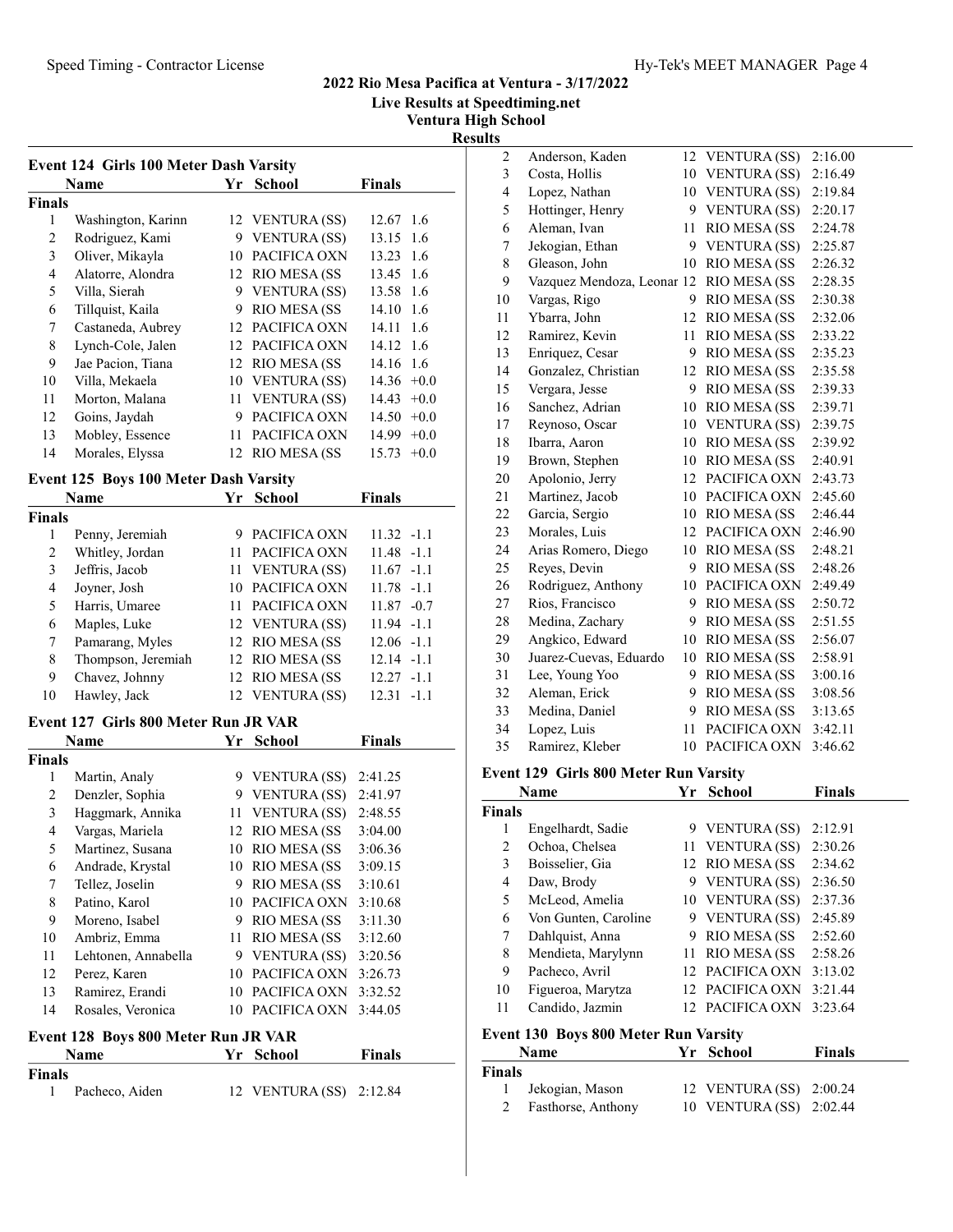Live Results at Speedtiming.net

Ventura High School

Results

|                                 | Finals  (Event 130 Boys 800 Meter Run Varsity) |    |                                 |                | тезиі      |
|---------------------------------|------------------------------------------------|----|---------------------------------|----------------|------------|
|                                 | Name                                           |    | Yr School                       | <b>Finals</b>  |            |
| $\mathfrak{Z}$                  | Grossman, Micah                                |    | 10 VENTURA (SS)                 | 2:06.84        |            |
| 4                               | Costa, Inman                                   |    | 12 VENTURA (SS)                 | 2:06.99        |            |
| 5                               | Mojo, Wyatt                                    |    | 12 VENTURA (SS)                 | 2:09.31        |            |
| 6                               | Baysinger, Grant                               |    | 11 VENTURA (SS)                 | 2:10.34        |            |
| 7                               | Wade, Benjamin                                 |    | 12 RIO MESA (SS                 | 2:16.36        |            |
| 8                               | Wenger, Cole                                   |    | 10 RIO MESA (SS                 | 2:23.55        |            |
| 9                               | Gomez, Juan                                    |    | 11 PACIFICA OXN                 | 2:32.12        |            |
| 10                              | Flores Martinez, Cristian 12 PACIFICA OXN      |    |                                 | 2:33.38        |            |
| 11                              | Zapata, Mathew                                 |    | 11 PACIFICA OXN                 | 2:44.25        |            |
|                                 | Event 132 Girls 300 Meter Hurdles JR VAR       |    |                                 |                |            |
|                                 | Name                                           |    | Yr School                       | <b>Finals</b>  |            |
| <b>Finals</b>                   |                                                |    |                                 |                |            |
| 1                               | Dalzell, Izzy                                  |    | 10 VENTURA (SS)                 | 54.46          |            |
| 2                               | Christenson, Indigo                            |    | 10 VENTURA (SS)                 | 57.95          |            |
| 3                               | Ludy, Leia                                     |    | 9 VENTURA (SS)                  | 60.25          |            |
| 4                               | Sanchez-Tellez, Kassandra 9 RIO MESA (SS       |    |                                 | 63.30          |            |
|                                 | Event 133 Girls 300 Meter Hurdles Varsity      |    |                                 |                |            |
|                                 | Name                                           | Yr | <b>School</b>                   | <b>Finals</b>  |            |
| <b>Finals</b>                   |                                                |    |                                 |                |            |
| 1                               | Hernandez, Marissa                             |    | 12 RIO MESA (SS)                | 56.78          |            |
| $\overline{c}$                  | Stock, Bella                                   | 11 | <b>RIO MESA (SS</b>             | 63.69          |            |
|                                 | Event 134 Boys 300 Meter Hurdles JR VAR        |    |                                 |                |            |
|                                 | <b>Name</b>                                    |    | Yr School                       | Finals         |            |
| <b>Finals</b>                   |                                                |    |                                 |                |            |
| 1                               | Mechstroth, Larsen                             |    | 9 VENTURA (SS)                  | 47.23          |            |
| $\overline{c}$                  | Edmondson, Andrew                              |    | 10 VENTURA (SS)                 | 48.75          |            |
| 3                               | Goitia, Tonayotl                               |    | 9 VENTURA (SS)                  | 48.94          |            |
| $\overline{4}$                  | Leighton, Michael                              |    | 11 VENTURA (SS)                 | 48.98          |            |
| 5                               | Garcia, Dylan                                  |    | 11 VENTURA (SS)                 | 49.34          |            |
| 6                               | Brown, Ty                                      |    | 9 VENTURA (SS)                  | 50.99          |            |
| 7                               | Hargett, Kai                                   |    | 9 VENTURA (SS)                  | 51.35          |            |
| 8                               | Alvarez, Jorge                                 |    | 9 VENTURA (SS)                  | 52.70          |            |
| 9                               | Siegmind, Owen                                 |    | 10 VENTURA (SS)                 | 52.78          |            |
|                                 | Event 135 Boys 300 Meter Hurdles Varsity       |    |                                 |                |            |
|                                 | <b>Name</b>                                    | Yr | <b>School</b>                   | <b>Finals</b>  |            |
| <b>Finals</b>                   |                                                |    |                                 |                |            |
| 1                               | Alfaro, Tommy                                  |    | 11 PACIFICA OXN                 | 43.65          |            |
| $\mathbf{2}$                    | Willard, Azure                                 |    | 11 VENTURA (SS)                 | 44.07          |            |
| 3                               | Deleon, Oliver                                 |    | 10 VENTURA (SS)                 | 44.58          |            |
| $\overline{4}$                  | Lyons, Xzavier                                 |    | 12 RIO MESA (SS                 | 46.64          |            |
| 5                               | Coleman, Rashem                                |    | 10 PACIFICA OXN                 | 47.37          |            |
| 6                               | DeLeon, Justin                                 |    | 10 RIO MESA (SS                 | 47.42          |            |
|                                 |                                                |    |                                 |                |            |
|                                 | Event 137 Girls 200 Meter Dash JR VAR          | Yr |                                 | <b>Finals</b>  |            |
|                                 | Name                                           |    | School                          |                |            |
|                                 |                                                |    | 9 RIO MESA (SS                  | 28.68 3.5      |            |
|                                 |                                                |    |                                 |                |            |
| 1                               | Arriaga, Isabella                              |    |                                 |                |            |
| <b>Finals</b><br>$\overline{c}$ | Gonzalez, Clarissa                             |    | 9 RIO MESA (SS                  | 29.07          | 3.5        |
| 3<br>$\overline{4}$             | Black, Launa<br>Sanchez, Celeste               | 9  | 10 VENTURA (SS)<br>RIO MESA (SS | 29.51<br>29.81 | 2.2<br>3.5 |

| 5  | Kightlinger, Avery     | 12 | VENTURA (SS)        | 30.22 2.8    |
|----|------------------------|----|---------------------|--------------|
| 6  | Marshall, Jayden       | 12 | <b>VENTURA</b> (SS) | 30.66<br>1.8 |
| 7  | Cortes, Valentina      | 10 | RIO MESA (SS        | 30.72<br>1.8 |
| 8  | Aguilar, Nayla         | 10 | PACIFICA OXN        | 30.91<br>2.8 |
| 9  | Martin, Analy          | 9  | VENTURA (SS)        | 31.03<br>3.5 |
| 10 | Nasarenko, Juliette    | 10 | <b>VENTURA (SS)</b> | 31.07<br>3.5 |
| 11 | Loera, Klarissa        | 10 | RIO MESA (SS        | 31.29<br>1.8 |
| 12 | Powers, Parker         | 10 | <b>VENTURA</b> (SS) | 31.43<br>1.8 |
| 13 | Alonso, Layla          | 11 | RIO MESA (SS        | 31.46<br>2.8 |
| 14 | Louis, Kealani         | 10 | RIO MESA (SS        | 31.55<br>2.8 |
| 15 | Ballestros, Alyssa     | 9  | PACIFICA OXN        | 31.71<br>1.8 |
| 16 | Youngblood, Jasmine    | 11 | RIO MESA (SS        | 2.8<br>31.79 |
| 17 | Goetz, Gianah          | 10 | PACIFICA OXN        | 31.83<br>3.5 |
| 18 | Moya, Anissa           | 11 | RIO MESA (SS        | 2.8<br>31.88 |
| 19 | Baltierra, Jordyn      | 9  | RIO MESA (SS        | 2.2<br>31.90 |
| 20 | Pelayo, Mayrani        | 9  | RIO MESA (SS        | 2.2<br>31.97 |
| 21 | Lubbos, Amanda         | 9  | <b>VENTURA</b> (SS) | 32.09<br>1.8 |
| 22 | Mohedano, Marisol      | 10 | PACIFICA OXN        | 32.11<br>3.5 |
| 23 | Martinez, Isabelle     | 11 | RIO MESA (SS        | 2.2<br>32.16 |
| 24 | Sacolles, Meeya        | 9  | RIO MESA (SS        | 32.65<br>1.8 |
| 25 | Garcia, Alina          | 9  | <b>VENTURA</b> (SS) | 32.71<br>2.8 |
| 26 | Tourtillott, Jacquelyn | 10 | RIO MESA (SS        | 33.01<br>2.2 |
| 27 | Quezada, Dulce         | 10 | PACIFICA OXN        | 33.28<br>2.8 |
| 28 | Stamp, Hanna           | 11 | <b>VENTURA</b> (SS) | 33.32<br>2.8 |
| 29 | Cervantes, Casey       | 10 | RIO MESA (SS        | 1.9<br>33.98 |
| 30 | Martinez, Yocelyn      | 9  | <b>VENTURA (SS)</b> | 34.02<br>2.2 |
| 31 | Esquivel, Halia        | 9  | PACIFICA OXN        | 34.13<br>1.8 |
| 32 | Rosas, Mia             | 11 | RIO MESA (SS        | 34.20<br>2.2 |
| 33 | Wanamaker, Jasmine     | 10 | <b>VENTURA</b> (SS) | 34.23<br>2.2 |
| 34 | De Jesus, Julianna     | 11 | RIO MESA (SS        | 34.79<br>1.9 |
| 35 | Rojas, Sofia           | 10 | RIO MESA (SS        | 2.2<br>34.91 |
| 36 | Martinez, Ruby         | 10 | PACIFICA OXN        | 36.92<br>3.5 |
|    |                        |    |                     |              |

# Event 138 Boys 200 Meter Dash JR VAR

| Name           |                   | Yr | <b>School</b>       | <b>Finals</b> |
|----------------|-------------------|----|---------------------|---------------|
| Finals         |                   |    |                     |               |
| 1              | Bell, Vernon      | 10 | PACIFICA OXN        | 23.73 2.6     |
| $\overline{c}$ | Pooler, Taylen    | 10 | PACIFICA OXN        | 24.40<br>2.6  |
| 3              | Cervantes, Ryan   | 10 | PACIFICA OXN        | 24.78<br>1.9  |
| 4              | Castaneda, Damian | 11 | RIO MESA (SS        | 1.7<br>25.11  |
| 5              | Aupiu, Dayton     | 10 | PACIFICA OXN        | 25.22 2.1     |
| 6              | Pena, Joseph      | 11 | <b>VENTURA (SS)</b> | 1.7<br>25.23  |
| 7              | Orozco, Bradley   | 11 | <b>VENTURA</b> (SS) | 25.28<br>1.7  |
| 8              | Hall, Rodney      | 10 | RIO MESA (SS        | 25.73<br>2.6  |
| 9              | Harrison, Cal     | 10 | <b>VENTURA</b> (SS) | 25.77 2.6     |
| 10             | Estrada, Izaiah   | 10 | PACIFICA OXN        | 25.90<br>1.7  |
| 11             | Ransom, Jaiden    | 9  | PACIFICA OXN        | 26.00<br>1.7  |
| 12             | Garcia, Trevor    | 10 | <b>VENTURA (SS)</b> | 26.05<br>1.7  |
| 13             | Machado, Payton   | 9  | RIO MESA (SS        | 26.05<br>1.9  |
| 14             | Rosenbaum, Carter | 11 | RIO MESA (SS        | 26.10<br>1.7  |
| 15             | Cook, Mose        |    | 12 VENTURA (SS)     | 1.9<br>26.14  |
| 16             | Alton, Jeremy     | 11 | PACIFICA OXN        | 26.16<br>2.1  |
| 17             | Ransom, Jamari    | 11 | PACIFICA OXN        | 26.18 2.6     |
| 18             | Morales, Giovanni | 9  | <b>VENTURA</b> (SS) | 26.24 2.6     |
| 19             | Gleason, John     | 10 | RIO MESA (SS        | 26.25 2.6     |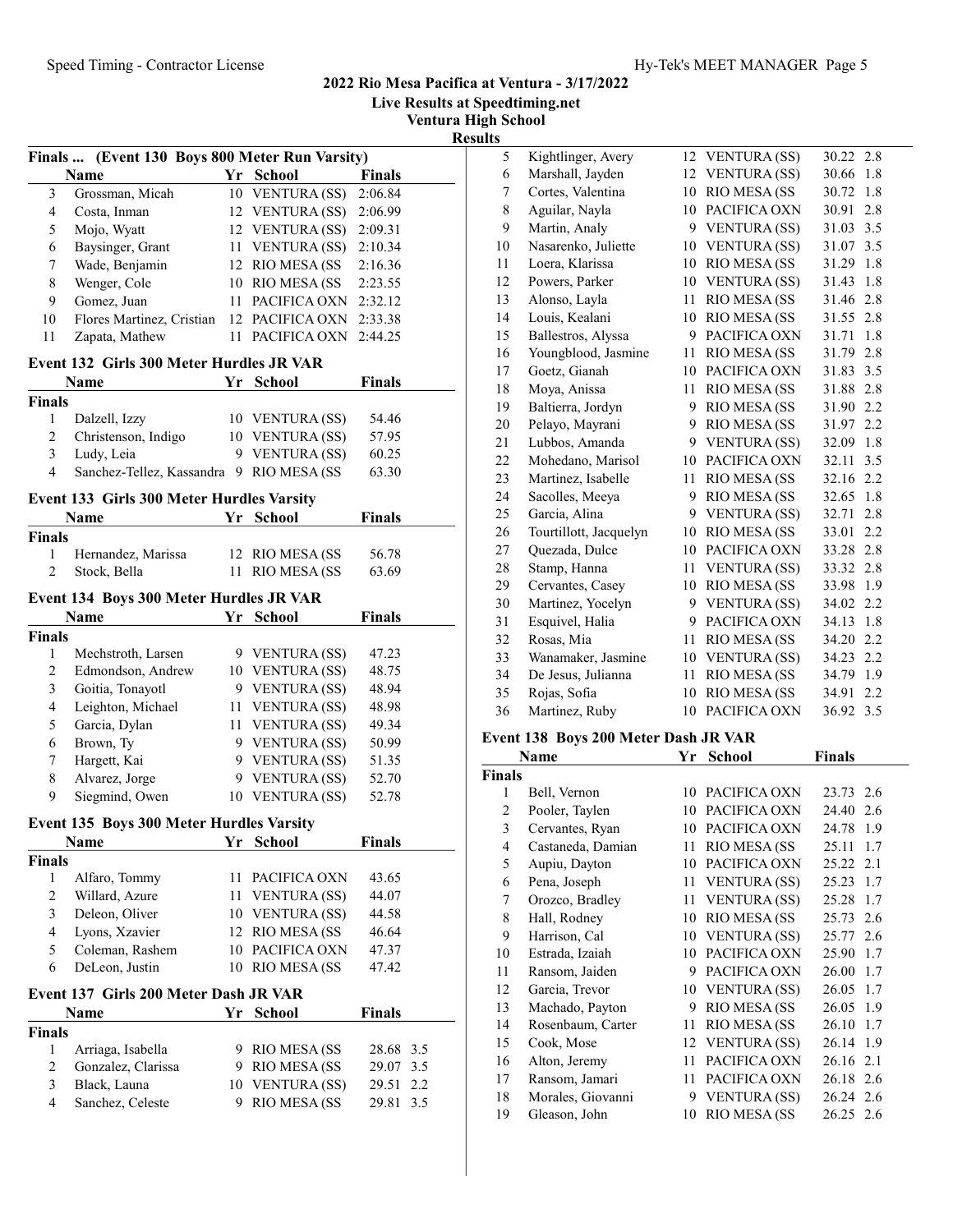Live Results at Speedtiming.net

Ventura High School

Results

| (Event 138 Boys 200 Meter Dash JR VAR)<br><b>Finals</b> |                      |    |                     |               |  |  |
|---------------------------------------------------------|----------------------|----|---------------------|---------------|--|--|
|                                                         | <b>Name</b>          | Yr | <b>School</b>       | <b>Finals</b> |  |  |
| 20                                                      | Jackson, Jaylon      | 10 | <b>RIO MESA (SS</b> | 26.28<br>1.7  |  |  |
| 21                                                      | Rose, Jack           | 10 | <b>VENTURA (SS)</b> | 26.31<br>2.1  |  |  |
| 22                                                      | Garcia, Cristian     |    | 10 PACIFICA OXN     | 26.32<br>1.6  |  |  |
| 23                                                      | De Santiago, Esteban | 11 | <b>VENTURA</b> (SS) | 26.52<br>2.6  |  |  |
| 24                                                      | Carnaghe, Luke       |    | 9 VENTURA (SS)      | 26.92<br>2.9  |  |  |
| 25                                                      | Hood, Hayeden        | 12 | <b>VENTURA</b> (SS) | 27.11<br>2.1  |  |  |
| 26                                                      | Cafarelli, Dominic   |    | 10 VENTURA (SS)     | 1.9<br>27.19  |  |  |
| 27                                                      | Madrigal, Ernie      | 9  | PACIFICA OXN        | 27.22<br>1.6  |  |  |
| 28                                                      | Iadevaia, Roman      |    | 10 VENTURA (SS)     | 27.43<br>1.6  |  |  |
| 29                                                      | Farmer, Kaden        | 10 | <b>VENTURA</b> (SS) | 27.69<br>2.1  |  |  |
| 30                                                      | Loera, Nicholas      | 11 | RIO MESA (SS        | 27.73<br>2.1  |  |  |
| 31                                                      | Gentry, Jayden       | 9  | <b>VENTURA (SS)</b> | 27.80<br>2.9  |  |  |
| 32                                                      | Troncoso, Nico       | 9  | <b>RIO MESA (SS</b> | 28.33<br>1.9  |  |  |
| 33                                                      | Morillon, Nicholas   | 10 | RIO MESA (SS        | 2.1<br>28.34  |  |  |
| 34                                                      | Basil, JohnPeter     | 9  | RIO MESA (SS        | 28.38<br>1.6  |  |  |
| 35                                                      | Mccowan, Alonzo      | 9  | PACIFICA OXN        | 28.43<br>1.9  |  |  |
| 36                                                      | Martinez, Brian      | 10 | RIO MESA (SS        | 28.59<br>2.1  |  |  |
| 37                                                      | Klipp, Devon         | 10 | <b>VENTURA</b> (SS) | 28.64<br>1.9  |  |  |
| 38                                                      | Shakur, Kymani       |    | 10 VENTURA (SS)     | 1.6<br>28.99  |  |  |
| 39                                                      | Tang, Penggao        | 11 | <b>VENTURA</b> (SS) | 29.10<br>1.6  |  |  |
| 40                                                      | Koehn, Dillon        | 9  | <b>VENTURA</b> (SS) | 29.24<br>1.6  |  |  |
| 41                                                      | Dykes, Benjamin      | 10 | RIO MESA (SS        | 29.25<br>1.9  |  |  |
| 42                                                      | Castillo, Brandon    |    | 10 PACIFICA OXN     | 29.44 2.1     |  |  |
| 43                                                      | Martinez, Harper     | 9  | <b>VENTURA</b> (SS) | 29.96<br>1.6  |  |  |
| 44                                                      | Henderson, Nico      | 9  | <b>VENTURA (SS)</b> | 30.28<br>2.9  |  |  |
| 45                                                      | Kelly, Riley         | 10 | <b>VENTURA (SS)</b> | 30.42<br>1.6  |  |  |
| 46                                                      | Johnson, Jacob       | 11 | <b>VENTURA (SS)</b> | 32.63<br>2.9  |  |  |
| <b>Event 130 Cirls 200 Meter Doch Varsity</b>           |                      |    |                     |               |  |  |

#### Event 139 Girls 200 Meter Dash Varsity

|                | Name               | Yr | School               | <b>Finals</b> |
|----------------|--------------------|----|----------------------|---------------|
| Finals         |                    |    |                      |               |
| 1              | Washington, Karinn |    | 12 VENTURA (SS)      | 26.50<br>1.2  |
| $\overline{c}$ | Mendez, Ryan       | 11 | <b>VENTURA</b> (SS)  | 27.02<br>1.2  |
| 3              | Zaiden, Kennedy    | 11 | RIO MESA (SS         | 27.68<br>1.2  |
| 4              | Mobley, Olivia     | 9  | VENTURA (SS)         | 27.99<br>0.7  |
| 5              | Alatorre, Alondra  |    | 12 RIO MESA (SS      | 28.29<br>1.2  |
| 6              | Ramos, Isabella    |    | 12 VENTURA (SS)      | 28.34<br>0.7  |
| 7              | Maquinalez, Ryan   | 11 | VENTURA (SS)         | 28.76<br>0.7  |
| 8              | Stephenson, Lena   | 11 | RIO MESA (SS         | 28.78<br>1.2  |
| 9              | Ochoa, Chelsea     | 11 | <b>VENTURA (SS)</b>  | 29.20<br>0.7  |
| 10             | Fancher, Molly     | 11 | <b>VENTURA (SS)</b>  | 29.40<br>0.7  |
| 11             | Orozco, Isabella   | 12 | <b>RIO MESA (SS</b>  | 29.84<br>0.7  |
| 12             | Pooler, Kiara      | 9  | PACIFICA OXN         | 29.87<br>1.2  |
| 13             | Jae Pacion, Tiana  | 12 | <b>RIO MESA (SS</b>  | 30.40<br>0.7  |
| 14             | Goins, Jaydah      | 9  | PACIFICA OXN         | 30.95<br>1.2  |
| 15             | Castaneda, Aubrey  | 12 | PACIFICA OXN         | 31.50<br>1.2  |
| 16             | Fabian, Evelyn     | 11 | <b>RIO MESA (SS)</b> | 32.73<br>0.7  |
| 17             | Morales, Elyssa    | 12 | <b>RIO MESA (SS</b>  | 34.52<br>0.7  |

# Event 140 Boys 200 Meter Dash Varsity

|               | <b>Name</b>  | Yr School       | <b>Finals</b> |
|---------------|--------------|-----------------|---------------|
| <b>Finals</b> |              |                 |               |
|               | Monarres, AJ | 12 VENTURA (SS) | 22.43 2.4     |

| . <del>.</del> |                    |                 |           |
|----------------|--------------------|-----------------|-----------|
| 2              | Penny, Jeremiah    | 9 PACIFICA OXN  | 23.17 2.4 |
| 3              | Joyner, Josh       | 10 PACIFICA OXN | 24.16 2.4 |
| 4              | Thompson, Jeremiah | 12 RIO MESA (SS | 24.45 2.4 |
| 5              | Maples, Luke       | 12 VENTURA (SS) | 24.55 3.0 |
| 6              | Auster, Jake       | 10 VENTURA (SS) | 24.59 2.4 |
|                | Genkel, Liam       | 11 VENTURA (SS) | 24.63 2.4 |
| 8              | Hawley, Jack       | 12 VENTURA (SS) | 24.98 3.0 |
| 9              | Gibson, Justin     | 12 PACIFICA OXN | 25.03 2.4 |
| 10             | Mitchell, Elijah   | 10 RIO MESA (SS | 25.08 2.4 |
| 11             | Pamarang, Myles    | 12 RIO MESA (SS | 25.19 2.4 |
| 12             | Becker, Miles      | 11 VENTURA (SS) | 25.38 3.0 |
|                |                    |                 |           |

#### Event 142 Girls 3200 Meter Run JR VAR

|               | Name            | Yr School                | <b>Finals</b> |
|---------------|-----------------|--------------------------|---------------|
| <b>Finals</b> |                 |                          |               |
|               | Gonzalez, Abby  | 11 VENTURA (SS) 13:14.86 |               |
|               | Denzler, Sophia | 9 VENTURA (SS) 13:27.35  |               |
| 3             | Ramos, Claire   | 10 VENTURA (SS) 14:27.40 |               |
| 4             | Noriega, Yadira | 12 RIO MESA (SS 14:52.02 |               |
|               | Magana, Kiara   | 11 RIO MESA (SS 15:17.93 |               |

# Event 143 Boys 3200 Meter Run JR VAR

|               | <b>Name</b>          | Yr School                | <b>Finals</b>            |
|---------------|----------------------|--------------------------|--------------------------|
| <b>Finals</b> |                      |                          |                          |
|               | Cook, Vincent        |                          | 12 VENTURA (SS) 10:53.56 |
| 2             | Hardin, Brady        | 9 VENTURA (SS) 12:16.38  |                          |
| 3             | Blomquist, Alexander | 9 VENTURA (SS) 12:16.82  |                          |
|               | Reynoso, Oscar       | 10 VENTURA (SS) 13:02.21 |                          |

# Event 144 Girls 3200 Meter Run

|        | <b>Name</b>                                  | Yr School                | <b>Finals</b> |  |
|--------|----------------------------------------------|--------------------------|---------------|--|
| Finals |                                              |                          |               |  |
|        | Godina, Sophia                               | 12 RIO MESA (SS 11:50.56 |               |  |
| 2      | Locher, Rebecca                              | 12 VENTURA (SS) 12:33.13 |               |  |
| 3      | McLeod, Amelia                               | 10 VENTURA (SS) 12:37.36 |               |  |
| 4      | Espada, Maraiya                              | 11 RIO MESA (SS 14:01.89 |               |  |
|        | <b>Event 145 Boys 3200 Meter Run Varsity</b> |                          |               |  |

# r 145 Boys 5200 Meter Kun varsity<br>Name Finals Tree School Finals Finals 1 DeGeorge, Nick 10 VENTURA (SS) 10:05.90 2 Tienda, Erick 12 RIO MESA (SS 10:13.36 3 Weinerth, Nicholas 11 RIO MESA (SS 10:14.07

#### Event 147 Girls 4x400 Meter Relay JR VAR

| Team                          | Relay | Finals                    |
|-------------------------------|-------|---------------------------|
| Finals                        |       |                           |
| <b>VENTURA</b> (SS)           | С     | 4:50.01                   |
| 1) Kasztelan, Madilynn 9      |       | 2) Mendez, Peyton 9       |
| 3) Powers, Parker 10          |       | 4) Seva'Aetasi, Emily 10  |
| <b>VENTURA</b> (SS)<br>2      | В     | 4:51.67                   |
| 1) Burman, Bailey 9           |       | 2) Haggmark, Annika 11    |
| 3) Nava, Carla 9              |       | 4) Gonzalez, Abby 11      |
| <b>VENTURA</b> (SS)<br>3      | Α     | 4:57.32                   |
| 1) Christenson, Indigo 10     |       | 2) Nasarenko, Juliette 10 |
| 3) Nustad-Franzen, Savanna 11 |       | 4) Martin, Analy 9        |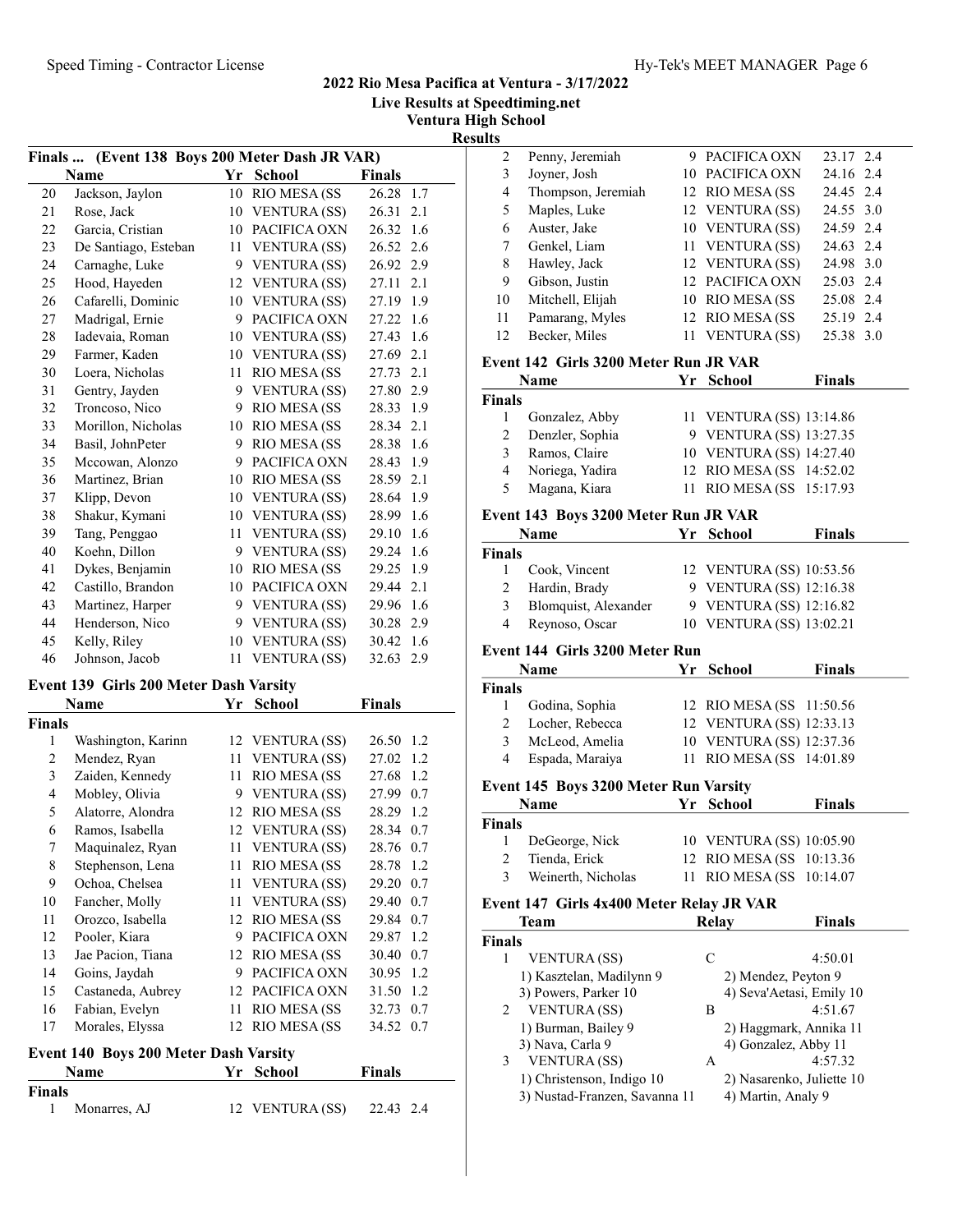Live Results at Speedtiming.net

Ventura High School

 $\frac{\text{Results}}{\frac{1}{3} \frac{P}{P}}$ 

|               | (Event 147 Girls 4x400 Meter Relay JR VAR)<br>Finals |              |                                               |
|---------------|------------------------------------------------------|--------------|-----------------------------------------------|
|               | Team                                                 | <b>Relay</b> | <b>Finals</b>                                 |
| 4             | RIO MESA (SS)                                        | A            | 5:19.39                                       |
|               | 1) Louis, Kealani 10                                 |              | 2) Martinez, Isabelle 11                      |
|               | 3) Sacolles, Meeya 9                                 |              | 4) Cortes, Valentina 10                       |
| 5             | RIO MESA (SS)                                        | В            | 5:46.16                                       |
|               | 1) Perez, Alyxandria 11                              |              | 2) Perez, Jessica 11                          |
|               | 3) Perez, Macy 10                                    |              | 4) Mastrangelo, Mia 11                        |
| 6             | RIO MESA (SS)                                        | C            | 5:49.83                                       |
|               | 1) Torres, Desirae 9                                 |              | 2) Niday, Lola 9                              |
|               | 3) Moreno, Roselin 9                                 |              | 4) Castro, Kimberly 9                         |
|               | Event 148 Boys 4x400 Meter Relay JR VAR              |              |                                               |
|               | Team                                                 | <b>Relay</b> | <b>Finals</b>                                 |
| <b>Finals</b> |                                                      |              |                                               |
| 1             | VENTURA (SS)                                         | С            | 3:55.33                                       |
|               |                                                      |              |                                               |
|               | 1) Hawley, Jack 12<br>3) Lawler, Nathan 10           |              | 2) Goitia, Tonayotl 9<br>4) Garcia, Trevor 10 |
|               |                                                      |              |                                               |
| 2             | <b>VENTURA (SS)</b>                                  | D            | 3:56.76                                       |
|               | 1) Edmondson, Andrew 10                              |              | 2) Graves, Keegan 9                           |
|               | 3) Harrison, Cal 10                                  |              | 4) Rose, Jack 10                              |
| 3             | <b>VENTURA (SS)</b>                                  | В            | 3:58.70                                       |
|               | 1) Anter, Nick 10                                    |              | 2) Cafarelli, Dominic 10                      |
|               | 3) Carnaghe, Luke 9                                  |              | 4) Siegmind, Owen 10                          |
| 4             | <b>VENTURA</b> (SS)                                  | Е            | 4:00.90                                       |
| 5             | VENTURA (SS)                                         | A            | 4:06.38                                       |
|               | 1) Pacheco, Aiden 12                                 |              | 2) Costa, Hollis 10                           |
|               | 3) Malone, Lucas 11                                  |              | 4) Thompson, Lucas 10                         |
| 6             | PACIFICA OXNARD (SS                                  | А            | 4:10.61                                       |
|               | 1) Estrada, Izaiah 10                                |              | 2) Morales, Andres 9                          |
|               | Event 149 Girls 4x400 Meter Relay Varsity            |              |                                               |
|               | Team                                                 | Relay        | <b>Finals</b>                                 |
| <b>Finals</b> |                                                      |              |                                               |
| 1             |                                                      |              | 4:03.83                                       |
|               | <b>VENTURA (SS)</b>                                  | A            |                                               |
|               | 1) Engelhardt, Sadie 9                               |              | 2) Fakrogha, Valentina 10                     |
|               | 3) Mobley, Olivia 9                                  |              | 4) Mendez, Ryan 11                            |
| 2             | VENTURA (SS)                                         | В            | 4:18.53                                       |
|               | 1) Ochoa, Chelsea 11                                 |              | 2) Maquinalez, Ryan 11                        |
|               | 3) Rodriguez, Kami 9                                 |              | 4) Ramos, Isabella 12                         |
| 3             | RIO MESA (SS)                                        | A            | 4:19.01                                       |
|               | 1) Boisselier, Gia 12                                |              | 2) Godina, Sophia 12                          |
|               | 3) Stephenson, Lena 11                               |              | 4) Zaiden, Kennedy 11                         |
|               | Event 150 Boys 4x400 Meter Relay Varsity             |              |                                               |
|               | Team                                                 | <b>Relay</b> | <b>Finals</b>                                 |
| <b>Finals</b> |                                                      |              |                                               |
| 1             | VENTURA (SS)                                         | A            | 3:33.23                                       |
|               | 1) Jekogian, Mason 12                                |              | 2) Fasthorse, Anthony 10                      |
|               | 3) Auster, Jake 10                                   |              | 4) Genkel, Liam 11                            |
| 2             | VENTURA (SS)                                         | В            | 3:42.56                                       |
|               |                                                      |              |                                               |
|               | 1) Baysinger, Grant 11                               |              | 2) Mojo, Wyatt 12                             |
|               | 3) Costa, Inman 12                                   |              | 4) Hammel, Henry 10                           |

|   | School                   |                      |         |  |
|---|--------------------------|----------------------|---------|--|
| 3 | PACIFICA OXNARD (SS)     | А                    | 3:44.21 |  |
|   | 1) Ornelas Jr, Sergio 11 | 2) Gibson, Justin 12 |         |  |
|   | 3) Penny, Jeremiah 9     | 4) Joyner, Josh 10   |         |  |
| 4 | <b>VENTURA (SS)</b>      |                      | 3:49.22 |  |

|                                         | V EIN I UNA (55)     |    | 3.47.22                  |  |  |
|-----------------------------------------|----------------------|----|--------------------------|--|--|
|                                         | 1) Monarres, AJ 12   |    | 2) Anderson, Cooper 12   |  |  |
|                                         | 3) Willard, Azure 11 |    | 4) Valenzuela, Travis 10 |  |  |
| 5                                       | RIO MESA (SS)        | Α  | 3:53.94                  |  |  |
| 6                                       | <b>VENTURA (SS)</b>  | I) | 4:00.94                  |  |  |
|                                         | 1) Jeffris, Jacob 11 |    | 2) Fancher, Finn 9       |  |  |
|                                         | 3) Becker, Miles 11  |    | 4) Deleon, Oliver 10     |  |  |
| <b>Event 202 Girls Long Jump JR VAR</b> |                      |    |                          |  |  |

|                | <b>Name</b>        | Yr School | <b>Finals</b>                |  |
|----------------|--------------------|-----------|------------------------------|--|
| <b>Finals</b>  |                    |           |                              |  |
| 1              | Thompson, Carys    |           | 10 VENTURA (SS) 13-04.75 NWI |  |
| $\overline{c}$ | Ludy, Leia         |           | 9 VENTURA (SS) 13-03.50 NWI  |  |
| 3              | Ostic, Keegan      |           | 10 VENTURA (SS) 12-07.25 NWI |  |
| 4              | Powers, Parker     |           | 10 VENTURA (SS) 12-01.50 NWI |  |
| 5              | Goetz, Gianah      |           | 10 PACIFICA OXN 11-11.75 NWI |  |
| 6              | Martinez, Yocelyn  |           | 9 VENTURA (SS) 11-06.50 NWI  |  |
| 7              | Garcia, Alina      |           | 9 VENTURA (SS) 11-05.50 NWI  |  |
| 8              | Ballestros, Alyssa |           | PACIFICA OXN 11-00.75 NWI    |  |
| 9              | Stamp, Hanna       |           | 11 VENTURA (SS) 10-09.75 NWI |  |
| 10             | Browne, Linnea     |           | 10 VENTURA (SS) 10-05.25 NWI |  |
| 11             | Wanamaker, Jasmine |           | 10 VENTURA (SS) 10-05.00 NWI |  |

# Event 203 Boys Long Jump JR VAR

|                | Name                 | Yr | <b>Finals</b><br><b>School</b> |            |
|----------------|----------------------|----|--------------------------------|------------|
| <b>Finals</b>  |                      |    |                                |            |
| 1              | Arndt, Makanalani    | 10 | <b>VENTURA (SS) 20-02.00</b>   | <b>NWI</b> |
| $\overline{2}$ | Pena, Joseph         | 11 | <b>VENTURA (SS) 17-07.00</b>   | <b>NWI</b> |
| 3              | Anter, Nick          | 10 | <b>VENTURA (SS) 17-03.75</b>   | <b>NWI</b> |
| $\overline{4}$ | Hood, Hayeden        | 12 | <b>VENTURA (SS) 16-06.00</b>   | <b>NWI</b> |
| 5              | Lawler, Nathan       | 10 | <b>VENTURA (SS) 16-04.00</b>   | <b>NWI</b> |
| 6              | Soliza, Elijah       | 12 | RIO MESA (SS 16-03.50          | <b>NWI</b> |
| 7              | Iadevaia, Roman      | 10 | <b>VENTURA (SS) 16-00.50</b>   | <b>NWI</b> |
| 8              | Garcia, Dylan        | 11 | <b>VENTURA (SS) 15-11.00</b>   | <b>NWI</b> |
| 9              | De Santiago, Esteban | 11 | <b>VENTURA (SS) 15-09.50</b>   | <b>NWI</b> |
| 10             | Farmer, Kaden        | 10 | <b>VENTURA (SS) 15-06.50</b>   | <b>NWI</b> |
| 11             | Walker, Mylan        | 10 | <b>VENTURA (SS) 15-05.00</b>   | NWI        |
| 12             | Madrigal, Ernie      | 9  | PACIFICA OXN 15-03.25          | <b>NWI</b> |
| 13             | Garcia, Trevor       | 10 | <b>VENTURA (SS) 15-02.00</b>   | <b>NWI</b> |
| 14             | Brown, Ty            | 9  | <b>VENTURA (SS) 15-00.50</b>   | <b>NWI</b> |
| 14             | Orozco, Bradley      | 11 | <b>VENTURA (SS) 15-00.50</b>   | <b>NWI</b> |
| 16             | Ramirez, Angel       | 9  | <b>VENTURA (SS) 15-00.00</b>   | <b>NWI</b> |
| 17             | Cafarelli, Dominic   | 10 | <b>VENTURA (SS) 14-10.50</b>   | <b>NWI</b> |
| 18             | Harrison, Cal        | 10 | <b>VENTURA (SS) 14-08.50</b>   | <b>NWI</b> |
| 19             | Gentry, Jayden       | 9  | <b>VENTURA (SS) 14-07.00</b>   | <b>NWI</b> |
| 20             | Cook, Mose           | 12 | <b>VENTURA (SS) 14-05.00</b>   | NWI        |
| 21             | Gleason, John        | 10 | RIO MESA (SS 14-04.50          | <b>NWI</b> |
| 22             | Castillo, Brandon    | 10 | PACIFICA OXN 14-02.00          | <b>NWI</b> |
| 22             | Mccowan, Alonzo      | 9  | PACIFICA OXN 14-02.00          | <b>NWI</b> |
| 24             | Morales, Giovanni    | 9  | <b>VENTURA (SS) 13-11.00</b>   | <b>NWI</b> |
| 25             | Tang, Penggao        | 11 | <b>VENTURA (SS) 13-07.00</b>   | <b>NWI</b> |
| 25             | Kelly, Riley         | 10 | <b>VENTURA (SS) 13-07.00</b>   | NWI        |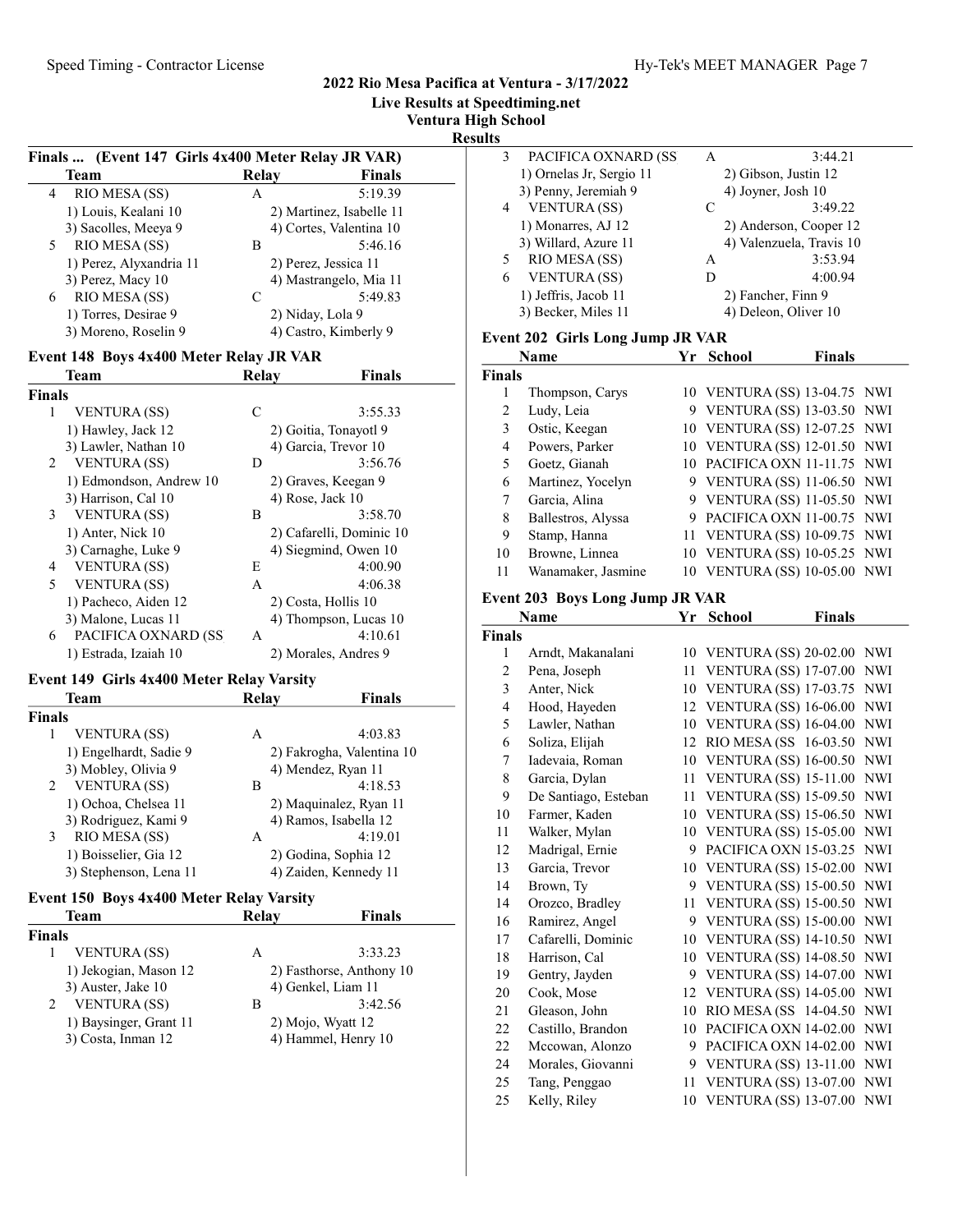|                          |                                           |                              |               | <b>Live Results at Speedtiming.net</b><br><b>Ventura High School</b> |                      |
|--------------------------|-------------------------------------------|------------------------------|---------------|----------------------------------------------------------------------|----------------------|
|                          | Finals  (Event 203 Boys Long Jump JR VAR) |                              |               | <b>Results</b><br>10                                                 | Madrigal,            |
|                          | Name                                      | Yr School                    | <b>Finals</b> |                                                                      |                      |
| 27                       | Henderson, Nico                           | 9 VENTURA (SS) 13-03.75 NWI  |               |                                                                      | Event 209 Girl       |
| 28                       | Koehn, Dillon                             | 9 VENTURA (SS) 12-09.25 NWI  |               |                                                                      | Name                 |
| 29                       | Klipp, Devon                              | 10 VENTURA (SS) 11-02.50 NWI |               | <b>Finals</b>                                                        |                      |
|                          |                                           |                              |               | 1                                                                    | Fakrogha             |
|                          | <b>Event 204 Girls Long Jump Varsity</b>  |                              |               | $\mathfrak{2}$                                                       | Ramos, Is            |
|                          | Name                                      | Yr School                    | <b>Finals</b> | $\overline{3}$                                                       | Mendez,              |
| <b>Finals</b>            |                                           |                              |               |                                                                      | Event 210 Boy        |
| $\mathbf{1}$             | Oliver, Mikayla                           | 10 PACIFICA OXN 15-03.75 NWI |               |                                                                      | Name                 |
| $\overline{c}$           | Di Silvestri, Isabella                    | 9 VENTURA (SS) 14-08.25 NWI  |               | <b>Finals</b>                                                        |                      |
| 3                        | Morton, Malana                            | 11 VENTURA (SS) 13-07.25 NWI |               | $\mathbf{1}$                                                         | Harris, U            |
| $\overline{\mathcal{L}}$ | Lynch-Cole, Jalen                         | 12 PACIFICA OXN 13-01.50 NWI |               | $\overline{c}$                                                       | Fancher,             |
| 5                        | Pooler, Kiara                             | 9 PACIFICA OXN 12-06.75 NWI  |               | $\overline{c}$                                                       | Becker, M            |
| 6                        | Ricasata, Lauren                          | 12 VENTURA (SS) 12-05.00 NWI |               | 4                                                                    | Valenzuel            |
| 7                        | Fabian, Evelyn                            | 11 RIO MESA (SS 11-03.50 NWI |               | 4                                                                    | Genkel, L            |
| 8                        | Fitts, Brittany                           | 12 RIO MESA (SS 11-02.75 NWI |               | 6                                                                    | Ornelas J            |
| 9                        | Morales, Elyssa                           | 12 RIO MESA (SS 10-09.50 NWI |               | 7                                                                    | Deleon, C            |
|                          | <b>Event 205 Boys Long Jump Varsity</b>   |                              |               |                                                                      |                      |
|                          | <b>Name</b>                               | Yr School                    | <b>Finals</b> |                                                                      | Event 212 Girl       |
| <b>Finals</b>            |                                           |                              |               | <b>Finals</b>                                                        | Name                 |
| 1                        | Harris, Umaree                            | 11 PACIFICA OXN 20-01.25 NWI |               | 1                                                                    | Ostic, Ke            |
| $\overline{c}$           | Monarres, AJ                              | 12 VENTURA (SS) 19-06.50 NWI |               | $\overline{2}$                                                       |                      |
| 3                        | Jeffris, Jacob                            | 11 VENTURA (SS) 19-01.25 NWI |               |                                                                      | Stamp, H             |
| $\overline{\mathbf{4}}$  | Pamarang, Myles                           | 12 RIO MESA (SS 19-00.50 NWI |               |                                                                      | <b>Event 213 Boy</b> |
| 5                        | Becker, Miles                             | 11 VENTURA (SS) 17-11.25 NWI |               |                                                                      | Name                 |
| 6                        | Chavez, Johnny                            | 12 RIO MESA (SS 17-07.25 NWI |               | <b>Finals</b>                                                        |                      |
| 7                        | Auster, Jake                              | 10 VENTURA (SS) 17-06.50 NWI |               | 1                                                                    | Leighton,            |
| 8                        | Ornelas Jr, Sergio                        | 11 PACIFICA OXN 17-05.00 NWI |               | 2                                                                    | Farmer, K            |
| 9                        | Coleman, Rashem                           | 10 PACIFICA OXN 17-03.50 NWI |               | 3                                                                    | Cook, Mo             |
| 10                       | Hawley, Jack                              | 12 VENTURA (SS) 17-00.00 NWI |               | 3                                                                    | Orozco, E            |
| 11                       | Anderson, Cooper                          | 12 VENTURA (SS) 16-11.50 NWI |               | 5                                                                    | Ramirez,             |
| 12                       | Maples, Luke                              | 12 VENTURA (SS) 16-11.00 NWI |               | 6                                                                    | Kelly, Ril           |
| 13                       | Lyons, Xzavier                            | 12 RIO MESA (SS 16-01.50 NWI |               | 7                                                                    | Tang, Per            |
|                          | Event 207 Girls High Jump JR VAR          |                              |               |                                                                      | Event 214 Girl       |
|                          | <b>Name</b>                               | <b>School Yr</b> School      | Finals        |                                                                      | <b>Name</b>          |
| <b>Finals</b>            |                                           |                              |               | <b>Finals</b>                                                        |                      |
| 1                        | Mendez, Peyton                            | 9 VENTURA (SS)               | 4-08.00       | 1                                                                    | Morton, N            |
| $\mathbf{2}$             | Dalzell, Izzy                             | 10 VENTURA (SS)              | $4 - 04.00$   | $\overline{c}$                                                       | Fancher,             |
| 3                        | Seva'Aetasi, Emily                        | 10 VENTURA (SS)              | $4 - 02.00$   | 3                                                                    | Fitts, Brit          |
|                          | Event 208 Boys High Jump JR VAR           |                              |               | $\overline{4}$                                                       | Fabian, E            |
|                          | Name                                      | Yr School                    | <b>Finals</b> |                                                                      | Event 215 Boy        |
| <b>Finals</b>            |                                           |                              |               |                                                                      | Name                 |
| $\mathbf{1}$             | Anter, Nick                               | 10 VENTURA (SS) J5-00.00     |               | <b>Finals</b>                                                        |                      |
| $\overline{2}$           | Rose, Jack                                | 10 VENTURA (SS) J5-00.00     |               | 1                                                                    | Fancher,             |
| 3                        | Edmondson, Andrew                         | 10 VENTURA (SS) J5-00.00     |               | $\overline{2}$                                                       | Coleman,             |
| $\overline{4}$           | Carnaghe, Luke                            | 9 VENTURA (SS) 4-10.00       |               |                                                                      | Event 217 Girl       |
| $\overline{4}$           | Lawler, Nathan                            | 10 VENTURA (SS)              | $4 - 10.00$   |                                                                      | Name                 |
| $\overline{4}$           | DiSilvestri, Antonio                      | 10 VENTURA (SS)              | $4 - 10.00$   | <b>Finals</b>                                                        |                      |
| 7                        | Martinez, Harper                          | 9 VENTURA (SS)               | 4-08.00       | 1                                                                    | P, Marlee            |
| 7                        | Hargett, Kai                              | 9 VENTURA (SS) 4-08.00       |               | 2                                                                    | Lazenby,             |
| 7                        | Farmer, Kaden                             | 10 VENTURA (SS) 4-08.00      |               |                                                                      |                      |
|                          |                                           |                              |               |                                                                      |                      |

| 10                                      | Madrigal, Ernie                            |    | 9 PACIFICA OXN 4-06.00                                      |               |            |  |  |
|-----------------------------------------|--------------------------------------------|----|-------------------------------------------------------------|---------------|------------|--|--|
|                                         | <b>Event 209 Girls High Jump Varsity</b>   |    |                                                             |               |            |  |  |
|                                         | Name                                       |    | Yr School                                                   | <b>Finals</b> |            |  |  |
| Finals                                  |                                            |    |                                                             |               |            |  |  |
| 1                                       | Fakrogha, Valentina                        |    | 10 VENTURA (SS)                                             | 5-00.00       |            |  |  |
| 2                                       | Ramos, Isabella                            |    | 12 VENTURA (SS)                                             | 4-08.00       |            |  |  |
| 3                                       | Mendez, Ryan                               |    | 11 VENTURA (SS)                                             | 4-06.00       |            |  |  |
| <b>Event 210 Boys High Jump Varsity</b> |                                            |    |                                                             |               |            |  |  |
|                                         | Name                                       | Yr | <b>School</b>                                               | <b>Finals</b> |            |  |  |
| <b>Finals</b>                           |                                            |    |                                                             |               |            |  |  |
| 1                                       | Harris, Umaree                             |    | 11 PACIFICA OXN                                             | 5-08.00       |            |  |  |
| $\overline{c}$                          | Fancher, Finn                              |    | 9 VENTURA (SS)                                              | 5-06.00       |            |  |  |
| $\overline{c}$                          | Becker, Miles                              |    | 11 VENTURA (SS)                                             | 5-06.00       |            |  |  |
| 4                                       | Valenzuela, Travis                         |    | 10 VENTURA (SS)                                             | 5-04.00       |            |  |  |
| 4                                       | Genkel, Liam                               |    | 11 VENTURA (SS)                                             | 5-04.00       |            |  |  |
| 6                                       | Ornelas Jr, Sergio                         |    | 11 PACIFICA OXN                                             | 5-02.00       |            |  |  |
| 7                                       | Deleon, Oliver                             |    | 10 VENTURA (SS)                                             | 4-10.00       |            |  |  |
|                                         | <b>Event 212 Girls Triple Jump JR VAR</b>  |    |                                                             |               |            |  |  |
|                                         | Name                                       |    | Yr School                                                   | <b>Finals</b> |            |  |  |
| <b>Finals</b>                           |                                            |    |                                                             |               |            |  |  |
| 1                                       | Ostic, Keegan                              |    | 10 VENTURA (SS) 26-08.50 NWI                                |               |            |  |  |
| 2                                       | Stamp, Hanna                               | 11 | <b>VENTURA (SS) 23-11.00 NWI</b>                            |               |            |  |  |
|                                         | <b>Event 213 Boys Triple Jump JR VAR</b>   |    |                                                             |               |            |  |  |
|                                         | Name                                       | Yr | <b>School</b>                                               | <b>Finals</b> |            |  |  |
| <b>Finals</b>                           |                                            |    |                                                             |               |            |  |  |
| 1                                       | Leighton, Michael                          |    | 11 VENTURA (SS) 33-04.25                                    |               | NWI        |  |  |
|                                         |                                            |    |                                                             |               |            |  |  |
|                                         |                                            |    |                                                             |               |            |  |  |
| $\overline{c}$                          | Farmer, Kaden                              |    | 10 VENTURA (SS) 31-11.50                                    |               | NWI<br>NWI |  |  |
| 3                                       | Cook, Mose                                 |    | 12 VENTURA (SS) 31-00.50                                    |               |            |  |  |
| 3                                       | Orozco, Bradley                            |    | 11 VENTURA (SS) 31-00.50                                    |               | NWI        |  |  |
| 5                                       | Ramirez, Angel                             |    | 9 VENTURA (SS) 30-10.25                                     |               | NWI        |  |  |
| 6<br>7                                  | Kelly, Riley                               | 11 | 10 VENTURA (SS) 28-08.00                                    |               | NWI<br>NWI |  |  |
|                                         | Tang, Penggao                              |    | <b>VENTURA (SS) 27-03.50</b>                                |               |            |  |  |
|                                         | <b>Event 214 Girls Triple Jump Varsity</b> |    |                                                             |               |            |  |  |
|                                         | Name                                       | Yr | <b>School</b>                                               | <b>Finals</b> |            |  |  |
| $\mathbf{1}$                            |                                            |    |                                                             |               |            |  |  |
|                                         | Morton, Malana                             |    | 11 VENTURA (SS) 29-08.00 NWI                                |               |            |  |  |
| $\overline{c}$                          | Fancher, Molly                             |    | 11 VENTURA (SS) 29-04.00 NWI                                |               |            |  |  |
| $\mathfrak{Z}$<br>4                     | Fitts, Brittany<br>Fabian, Evelyn          | 11 | 12 RIO MESA (SS 24-08.25 NWI<br>RIO MESA (SS 22-11.50 NWI   |               |            |  |  |
|                                         |                                            |    |                                                             |               |            |  |  |
|                                         | <b>Event 215 Boys Triple Jump Varsity</b>  |    |                                                             |               |            |  |  |
|                                         | Name                                       |    | Yr School                                                   | <b>Finals</b> |            |  |  |
| 1                                       |                                            |    |                                                             |               |            |  |  |
| $\overline{c}$                          | Fancher, Finn<br>Coleman, Rashem           |    | 9 VENTURA (SS) 36-02.25 NWI<br>10 PACIFICA OXN 31-10.25 NWI |               |            |  |  |
|                                         |                                            |    |                                                             |               |            |  |  |
|                                         | <b>Event 217 Girls Shot Put JR VAR</b>     |    |                                                             |               |            |  |  |
|                                         | Name                                       |    | Yr School                                                   | <b>Finals</b> |            |  |  |
| Finals<br>Finals<br><b>Finals</b><br>1  | P, Marlee                                  |    | 12 PACIFICA OXN 28-03.50                                    |               |            |  |  |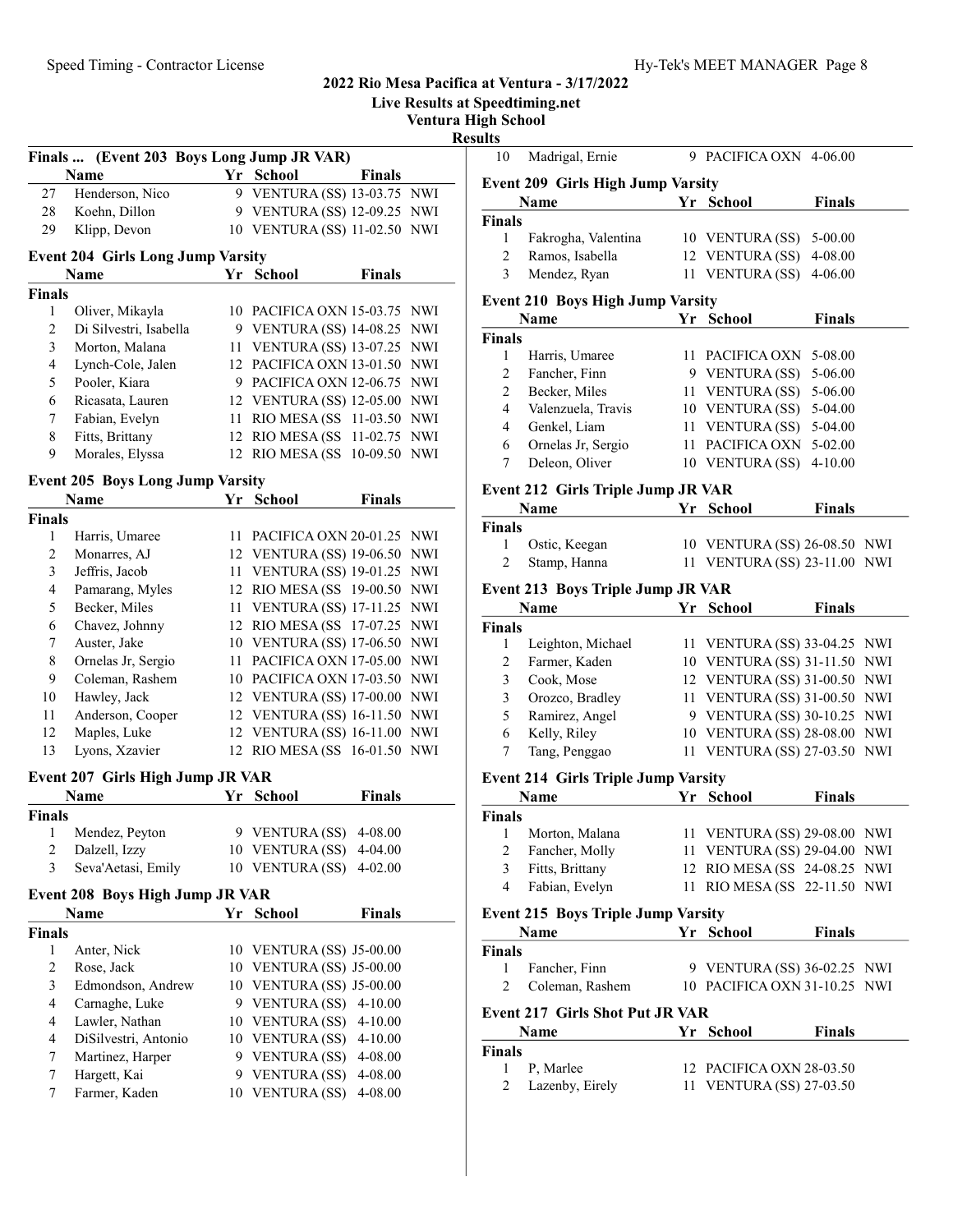Live Results at Speedtiming.net

Ventura High School

 $\frac{\text{Results}}{4}$ 

|    | Finals  (Event 217 Girls Shot Put JR VAR) |    |                              |               |
|----|-------------------------------------------|----|------------------------------|---------------|
|    | <b>Name</b>                               |    | Yr School                    | <b>Finals</b> |
| 3  | Raymond, Daphne                           |    | 10 VENTURA (SS) 26-10.00     |               |
| 4  | Crist-Byrd, Laurenzie                     | 9  | RIO MESA (SS 25-08.00        |               |
| 5  | Withers, Gwendolyn                        |    | 10 VENTURA (SS) 24-01.00     |               |
| 6  | Drury, Savannah                           |    | 11 VENTURA (SS) 22-05.00     |               |
| 7  | Tapia, Alyssa                             | 10 | PACIFICA OXN 21-11.00        |               |
| 8  | Ramirez, Isabella                         | 9  | <b>VENTURA (SS) 21-07.00</b> |               |
| 9  | Kinchlow, Jazmin                          | 9  | <b>VENTURA (SS) 21-03.00</b> |               |
| 10 | Hernandez, Gabriela                       |    | 11 RIO MESA (SS 21-01.50     |               |
| 11 | Stamp, Eva                                | 9  | <b>VENTURA (SS) 20-06.00</b> |               |
| 12 | Rivera, Mikaela                           | 10 | RIO MESA (SS 19-03.50        |               |
| 13 | Hernandez, Kenia                          |    | 12 RIO MESA (SS 18-03.00     |               |
| 14 | Loffelmann, Alyssa                        |    | 10 VENTURA (SS) 18-01.00     |               |
| 15 | Paddick, Isabella                         | 11 | <b>VENTURA (SS) 11-09.00</b> |               |
|    |                                           |    |                              |               |

# Event 218 Boys Shot Put JR VAR

|                | <b>Name</b>          | Yr | <b>School</b>                | <b>Finals</b> |
|----------------|----------------------|----|------------------------------|---------------|
| Finals         |                      |    |                              |               |
| 1              | Reed, Jackson        | 10 | RIO MESA (SS 39-03.50        |               |
| 2              | Cade, Callaway       |    | 9 VENTURA (SS) 39-00.00      |               |
| 3              | Thomas, Caydon       | 10 | <b>VENTURA (SS) 35-10.50</b> |               |
| $\overline{4}$ | Colvin, Dejuan       | 9  | PACIFICA OXN 35-09.00        |               |
| 5              | Pastorius, Brenden   | 11 | RIO MESA (SS 35-08.00        |               |
| 6              | Ayala, Jerry         | 10 | RIO MESA (SS 35-02.50        |               |
| 7              | Elliott, Axel        | 11 | RIO MESA (SS 35-01.00        |               |
| 8              | Martinez, Hector     | 10 | RIO MESA (SS 34-09.50        |               |
| 9              | Garman, Jake         | 10 | <b>VENTURA (SS) 34-08.00</b> |               |
| 10             | Lopez, Victor        | 9  | PACIFICA OXN 34-07.00        |               |
| 11             | Riehle, Devin        | 10 | <b>VENTURA (SS) 33-10.00</b> |               |
| 12             | Nostitz, Brody       | 11 | RIO MESA (SS 33-04.50        |               |
| 13             | Pinckard, Bradley    | 10 | <b>VENTURA (SS) 33-01.50</b> |               |
| 14             | Torres, Ben          | 9  | RIO MESA (SS 32-09.50        |               |
| 15             | Hanson, Parker       |    | 10 VENTURA (SS) 32-00.00     |               |
| 16             | Lemus, JaimeJesus    | 9  | RIO MESA (SS                 | 31-11.00      |
| 17             | Grimshaw, Thomas     | 10 | RIO MESA (SS 31-00.00        |               |
| 18             | Quintanilla, Anthony | 9  | RIO MESA (SS                 | 30-08.50      |
| 19             | Lopez, Brandon       | 10 | RIO MESA (SS                 | 30-03.00      |
| 20             | Gonzalez, Jaden      | 9  | RIO MESA (SS 30-01.00        |               |
| 21             | Jackson, Nolan       | 10 | PACIFICA OXN 28-10.00        |               |
| 22             | Romero, Aidan        | 9  | RIO MESA (SS                 | 28-05.00      |
| 23             | Mills, Aiden         | 10 | <b>VENTURA (SS) 28-03.00</b> |               |
| 24             | Lira, Adrian         | 10 | RIO MESA (SS                 | 28-01.50      |
| 25             | Hernandez, Marcus    | 9  | RIO MESA (SS                 | 27-11.00      |
| 26             | Lopez, Joaquin       | 11 | RIO MESA (SS                 | 27-03.50      |
| 27             | Morales, Alexis      | 9  | RIO MESA (SS                 | 25-11.00      |
| 28             | Jasso, Christian     | 9  | RIO MESA (SS                 | 24-06.50      |
| 29             | Alfaro, Daniel       | 10 | RIO MESA (SS                 | 24-00.50      |

# Event 219 Girls Shot Put Varsity

| Name          |                  | Yr School                | <b>Finals</b> |
|---------------|------------------|--------------------------|---------------|
| <b>Finals</b> |                  |                          |               |
| 1.            | Nelson, Kathleen | 12 PACIFICA OXN 34-09.00 |               |
| 2             | Nelson, Finagalo | 11 PACIFICA OXN 33-07.00 |               |
| 3             | Robinson, Amya   | 12 RIO MESA (SS 30-08.00 |               |

| 6                                          | Romero, Ethan                                            |    | 12 RIO MESA (SS 38-10.00            |                |
|--------------------------------------------|----------------------------------------------------------|----|-------------------------------------|----------------|
| 8                                          | Bonn, Kenneth                                            |    | 11 VENTURA (SS) 37-11.00            |                |
| 9                                          | Gonzalez, Adrian                                         | 11 | RIO MESA (SS 36-04.50               |                |
| $10\,$                                     | Alfaro, Julian                                           | 11 | RIO MESA (SS 36-01.00               |                |
| 11                                         | Pelayo, Guillermo                                        | 11 | PACIFICA OXN 30-07.00               |                |
| 12                                         | Fenlon, Konrad                                           | 11 | RIO MESA (SS 30-03.00               |                |
| <b>Event 222 Girls Discus Throw JR VAR</b> |                                                          |    |                                     |                |
|                                            |                                                          |    |                                     |                |
|                                            |                                                          |    |                                     |                |
|                                            | Name                                                     |    | Yr School                           | <b>Finals</b>  |
| 1                                          |                                                          |    |                                     |                |
|                                            | Withers, Gwendolyn                                       |    | 10 VENTURA (SS)                     | 79-01          |
| $\sqrt{2}$                                 | Raymond, Daphne                                          |    | 10 VENTURA (SS)                     | 70-11          |
| 3                                          | Kinchlow, Jazmin                                         |    | 9 VENTURA (SS)                      | 67-01          |
| $\overline{4}$                             | Tapia, Alyssa                                            |    | 10 PACIFICA OXN                     | 63-05          |
| 5                                          | Ramirez, Isabella                                        |    | 9 VENTURA (SS)                      | 62-04          |
| $\sqrt{6}$                                 | Hernandez, Gabriela                                      |    | 11 RIO MESA (SS                     | 61-08          |
| $\boldsymbol{7}$                           | Lazenby, Eirely                                          |    | 11 VENTURA (SS)                     | 61-06          |
| Finals<br>8                                | P, Marlee                                                |    | 12 PACIFICA OXN                     | 60-08          |
| 9                                          | Crist-Byrd, Laurenzie                                    | 9  | <b>RIO MESA (SS</b>                 | 58-05          |
| 10                                         | Stamp, Eva                                               |    | 9 VENTURA (SS)                      | 56-02          |
| 11                                         | Drury, Savannah                                          |    | 11 VENTURA (SS)                     | 53-02          |
| 12                                         | Hernandez, Kenia                                         |    | 12 RIO MESA (SS                     | $47 - 03$      |
| 13                                         | Rivera, Mikaela                                          | 10 |                                     |                |
| 14                                         | Paddick, Isabella                                        | 11 | RIO MESA (SS<br><b>VENTURA (SS)</b> | 43-08<br>25-01 |
|                                            |                                                          |    |                                     |                |
|                                            | <b>Event 223 Boys Discus Throw JR VAR</b><br><b>Name</b> | Yr | <b>School</b>                       | <b>Finals</b>  |

| ∛inals |                  |    |                 |            |  |
|--------|------------------|----|-----------------|------------|--|
|        | Reed, Jackson    |    | 10 RIO MESA (SS | $105 - 11$ |  |
| 2      | Garman, Jake     |    | 10 VENTURA (SS) | $102 - 01$ |  |
| 3      | Colvin, Dejuan   | 9  | PACIFICA OXN    | $92 - 03$  |  |
| 4      | Nostitz, Brody   |    | 11 RIO MESA (SS | 91-00      |  |
| 5      | Thomas, Caydon   |    | 10 VENTURA (SS) | 90-08      |  |
| 6      | Mills, Aiden     |    | 10 VENTURA (SS) | 82-02      |  |
| 7      | Cade, Callaway   | 9. | VENTURA (SS)    | 81-03      |  |
| 8      | Grimshaw, Thomas |    | 10 RIO MESA (SS | 80-09      |  |
| 9      | Lopez, Victor    | 9  | PACIFICA OXN    | 80-03      |  |
| 10     | Riehle, Devin    |    | 10 VENTURA (SS) | 78-04      |  |
| 11     | Hanson, Parker   |    | 10 VENTURA (SS) | 78-03      |  |
| 12     | Torres, Ben      | 9  | RIO MESA (SS    | 74-04      |  |